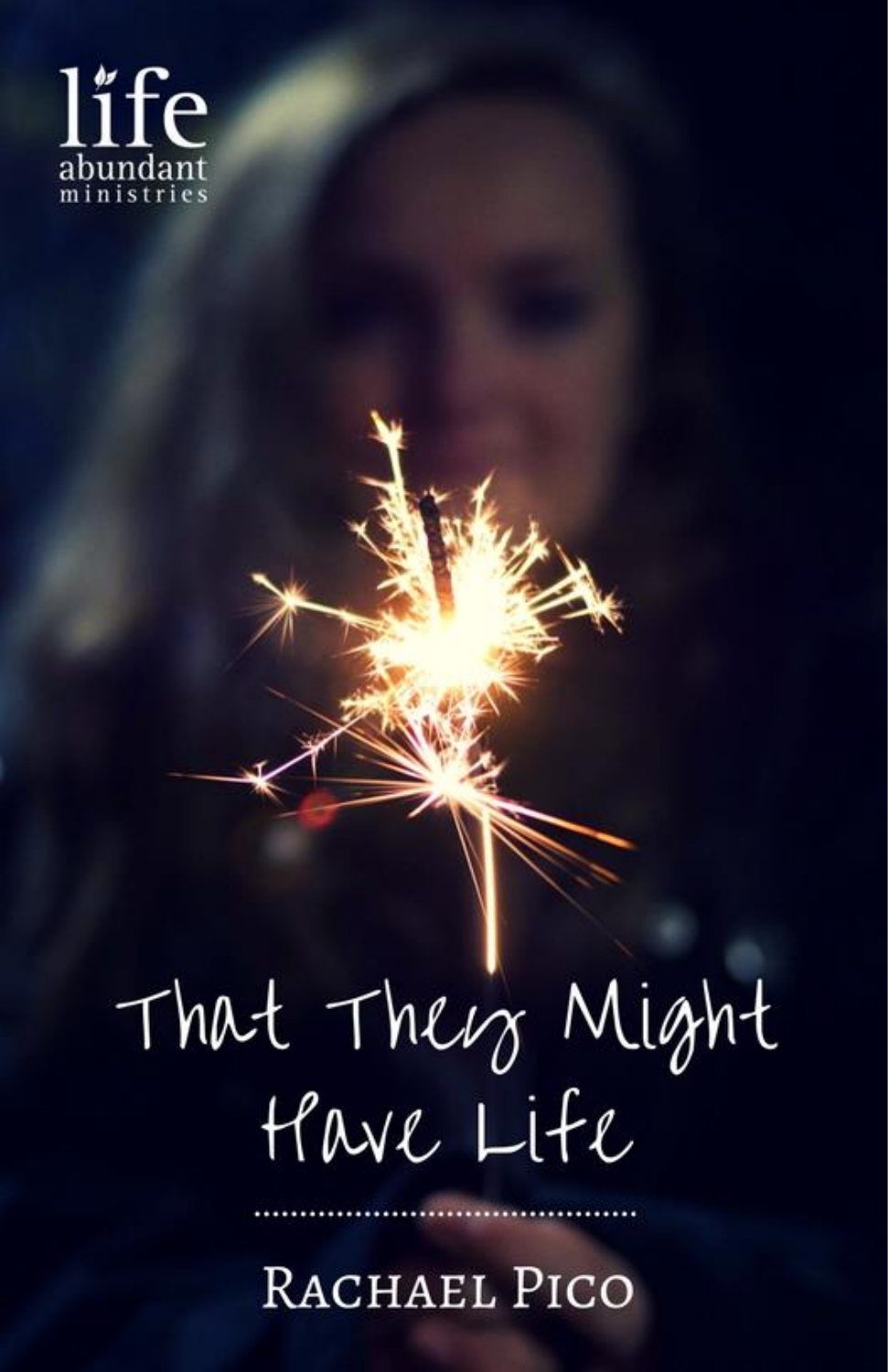Unless otherwise indicated, all Bible quotations are taken from the King James Version.

Copyright 2018, Life Abundant Ministries

Mail correspondence to: Life Abundant Ministries 4357 East Dansville Road Webberville, MI 48892

Email correspondence to: [info@life-abundant.org](mailto:info@life-abundant.org)

Visit our website at: [www.life-abundant.org](http://www.life-abundant.org/)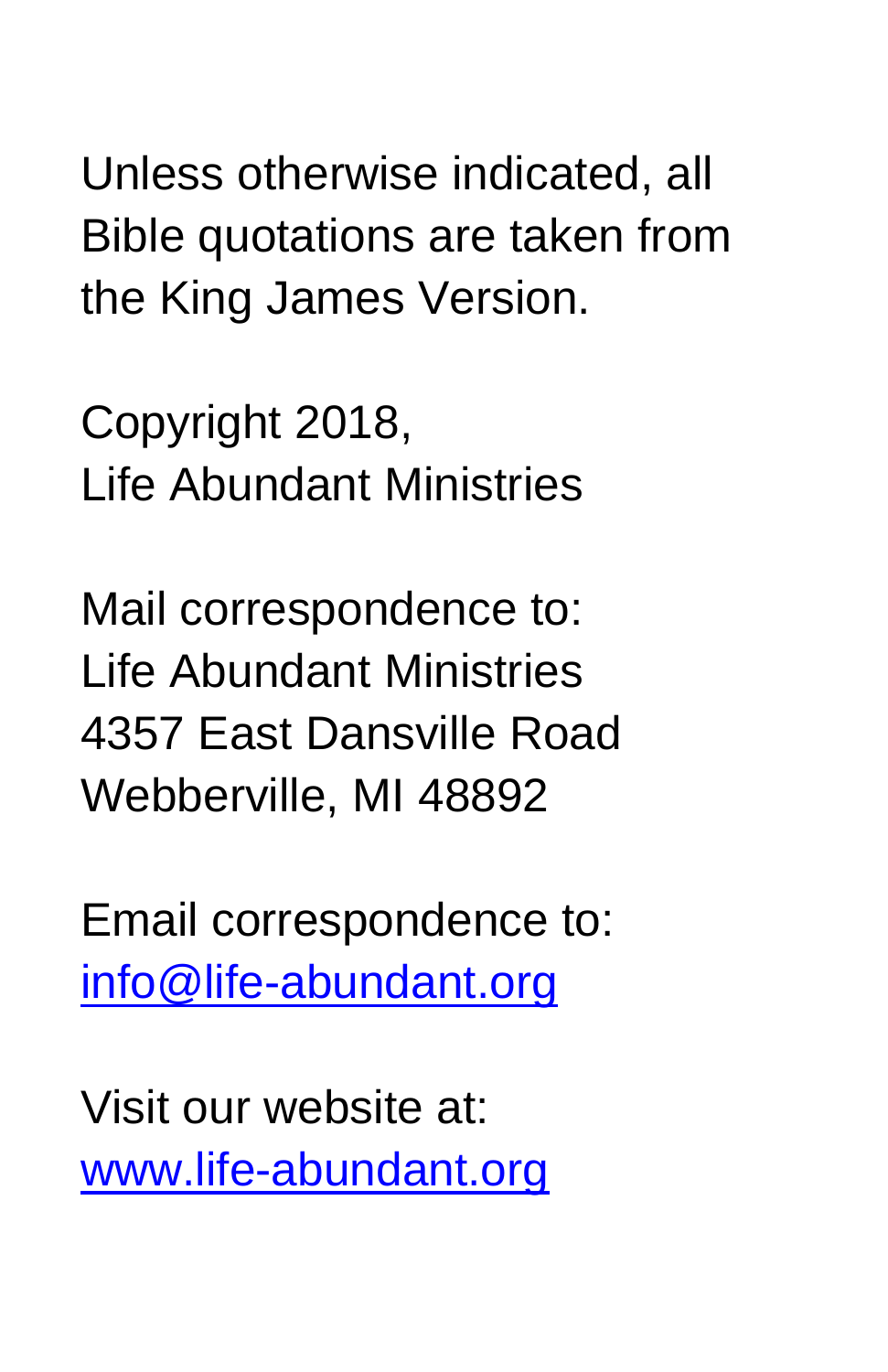## **That They Might Have Life**

## **By Rachael Pico**

**When bad things come into our lives, who is behind them, how can we stop them, and what is the solution?**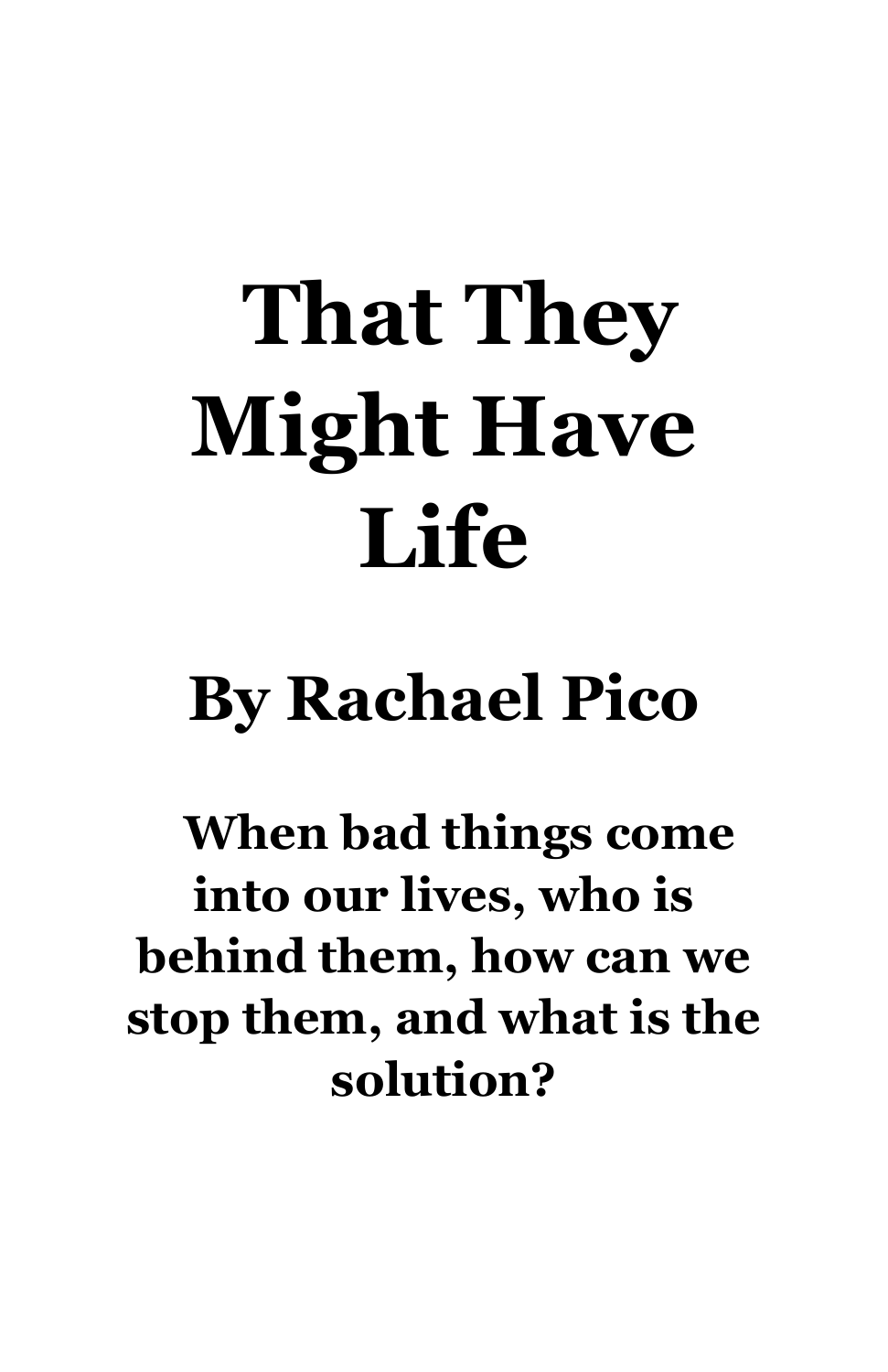*The thief cometh not, but for to steal, and to kill, and to destroy: I am come that they might have life, and that they might have it more abundantly.* 

–John 10:10

Do you ever see one of those moms that's effortlessly pulling if off? And maybe you're brave enough to ask what her secret is. Then she tells you and it's usually one of two things: It's something that you're already doing ineffectively, or it's something that would take so much more time and effort and

2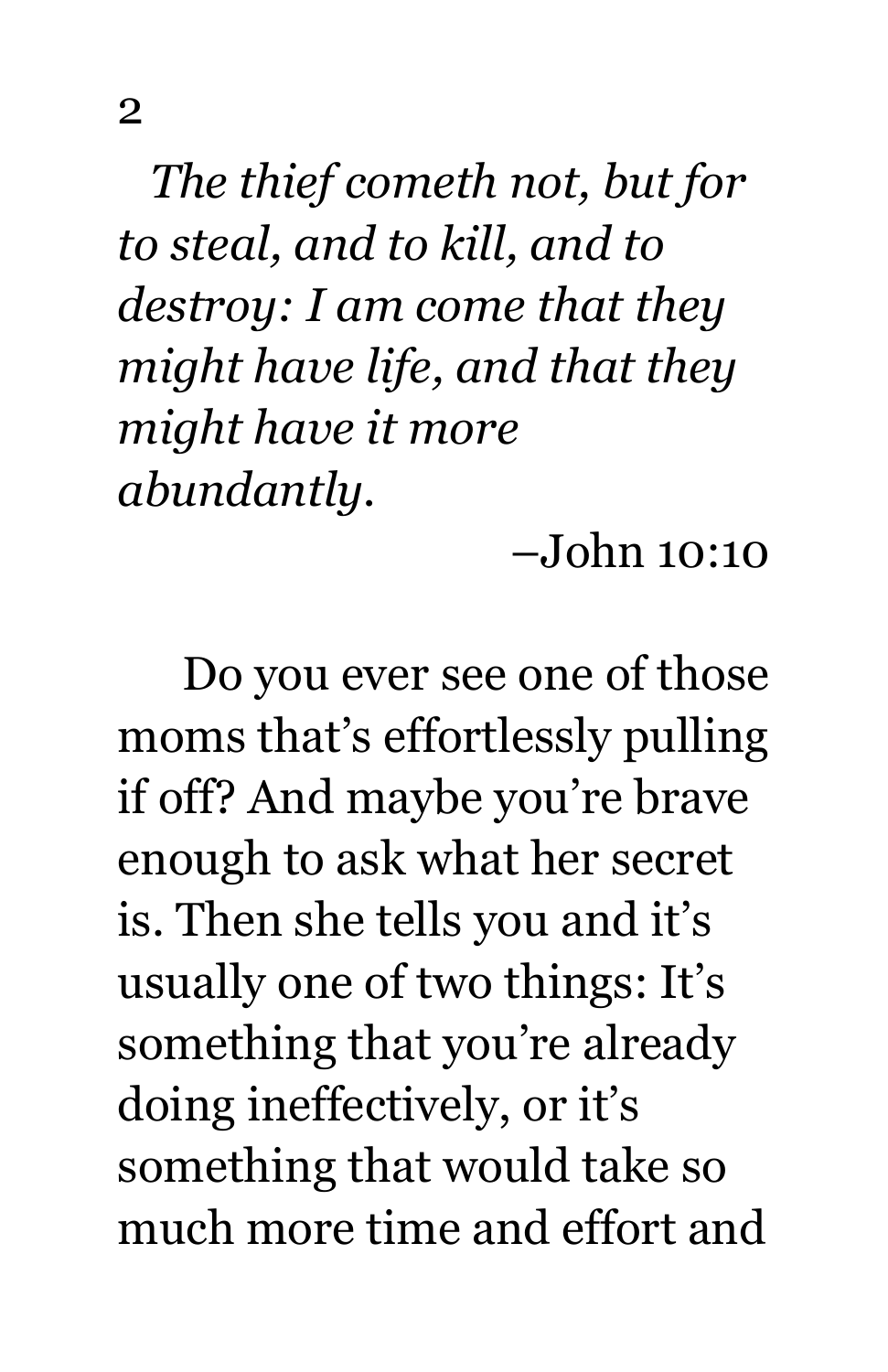energy that you just can't even imagine what it would take to implement it all. "We just eliminated all processed foods, artificial dyes, gluten, soy, dairy, nuts, and put him on a raw organic, low-carb diet. And we eliminated television, tablet, and computer screen time, and now we just avoid any place that has a cell phone or Wi-Fi signal."

Really? That's all? In the back of my mind, I'm thinking, *Yeah, my kid ate Halloween candy for breakfast – last year's Halloween candy. She found it in the closet when I*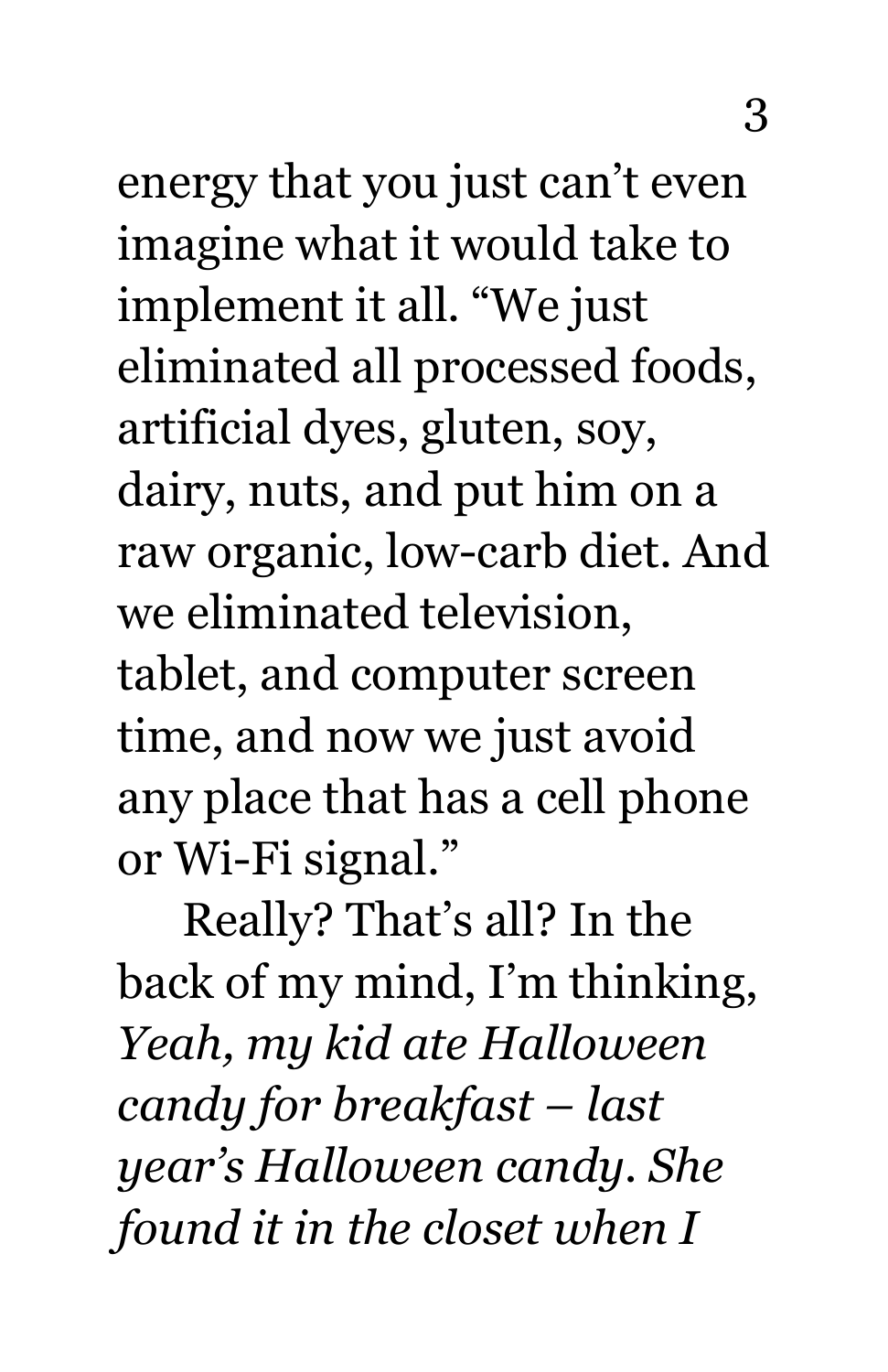*was supposed to be looking for her during hide-and-seek. I forgot. Oops.*

Parenting is hard. We all have that one person in mind, though, who seems to have it all together. Maybe you've viewed her from a distance. Maybe you are close with her. I had a friend like that.

Tina was an amazing mom. She was nearly that mom I just described. Her kids were mildmannered and well behaved, and made mine look like a couple of escaped billy goats. She was an all-natural, homeopathic, cloth-diapering,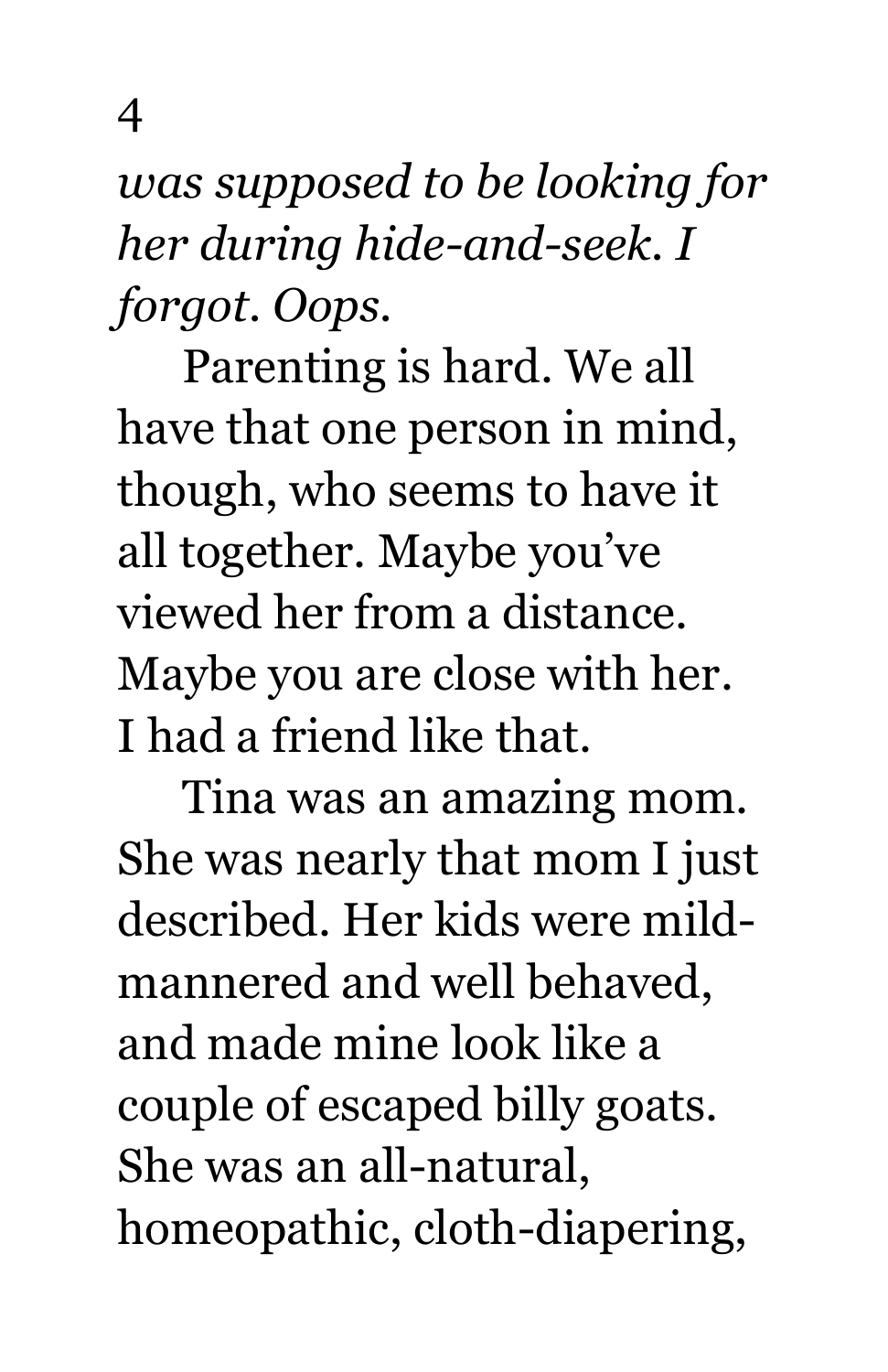grow-your-own-and-makeyour-own baby food, amazing mom. She had an endless supply of patience and love for her children, and seemed to have it all together.

I had known her my whole life, and she was the kind of friend where we could just pick up where we left off, and it was as though no time had passed. Always the adventurer, she followed her dreams to New Zealand for a month-long backpacking expedition, to West Virginia as a certified whitewater rafting guide, and even to the skies while jumping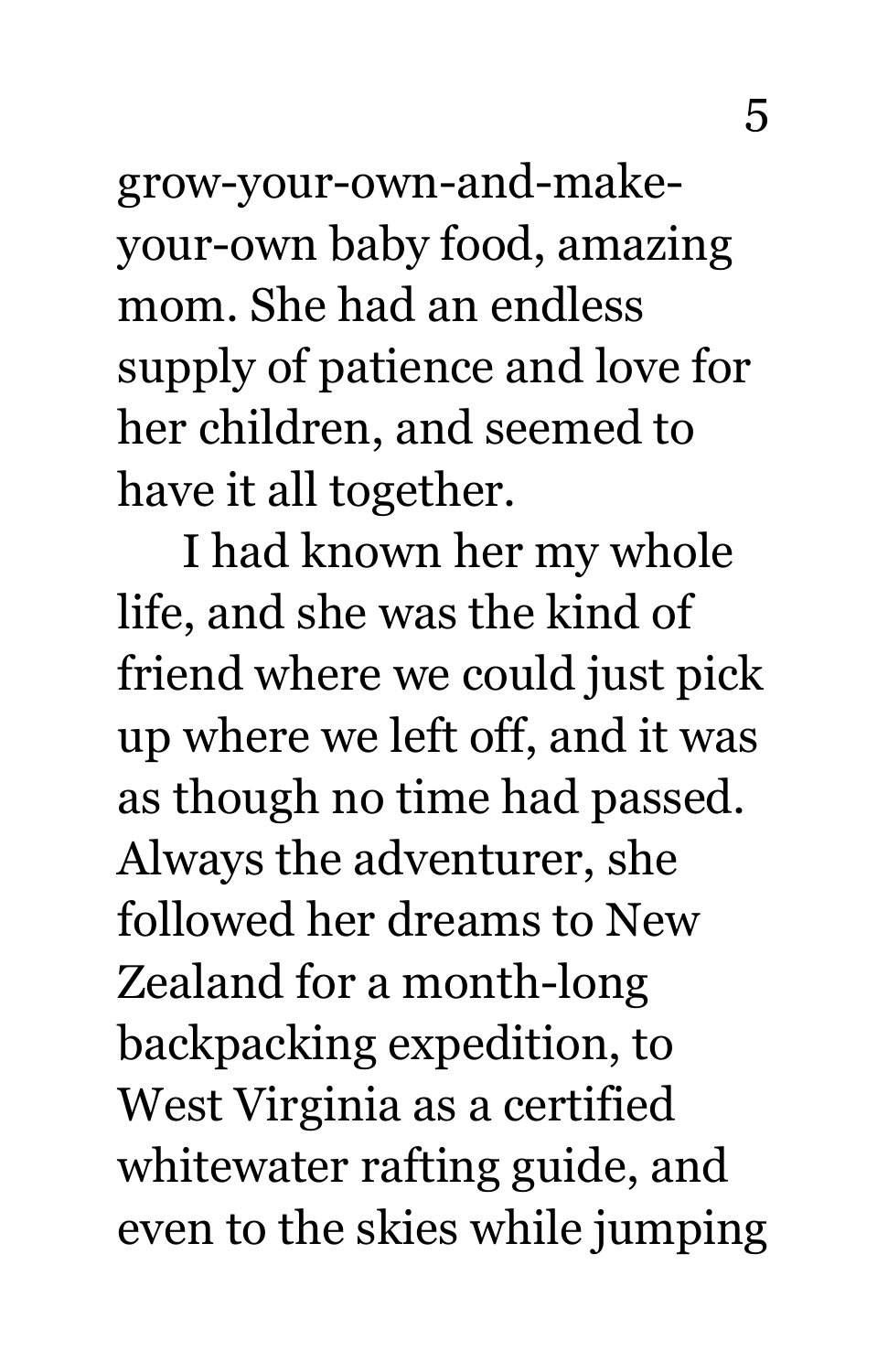out of a perfectly good airplane. And she took me with her, not just on the skydiving and whitewater rafting trips, but as her life took all sorts of twists and turns that I only ventured to dip my toes into. I am proud and embarrassed to say that I admired her.

You never see the whole story, though, and I am not here just to tell you Tina's story. I remember the last time I spoke to her. She was inviting our family to her daughter's fourth birthday party and, as it was just a reminder, it was a brief and nondescript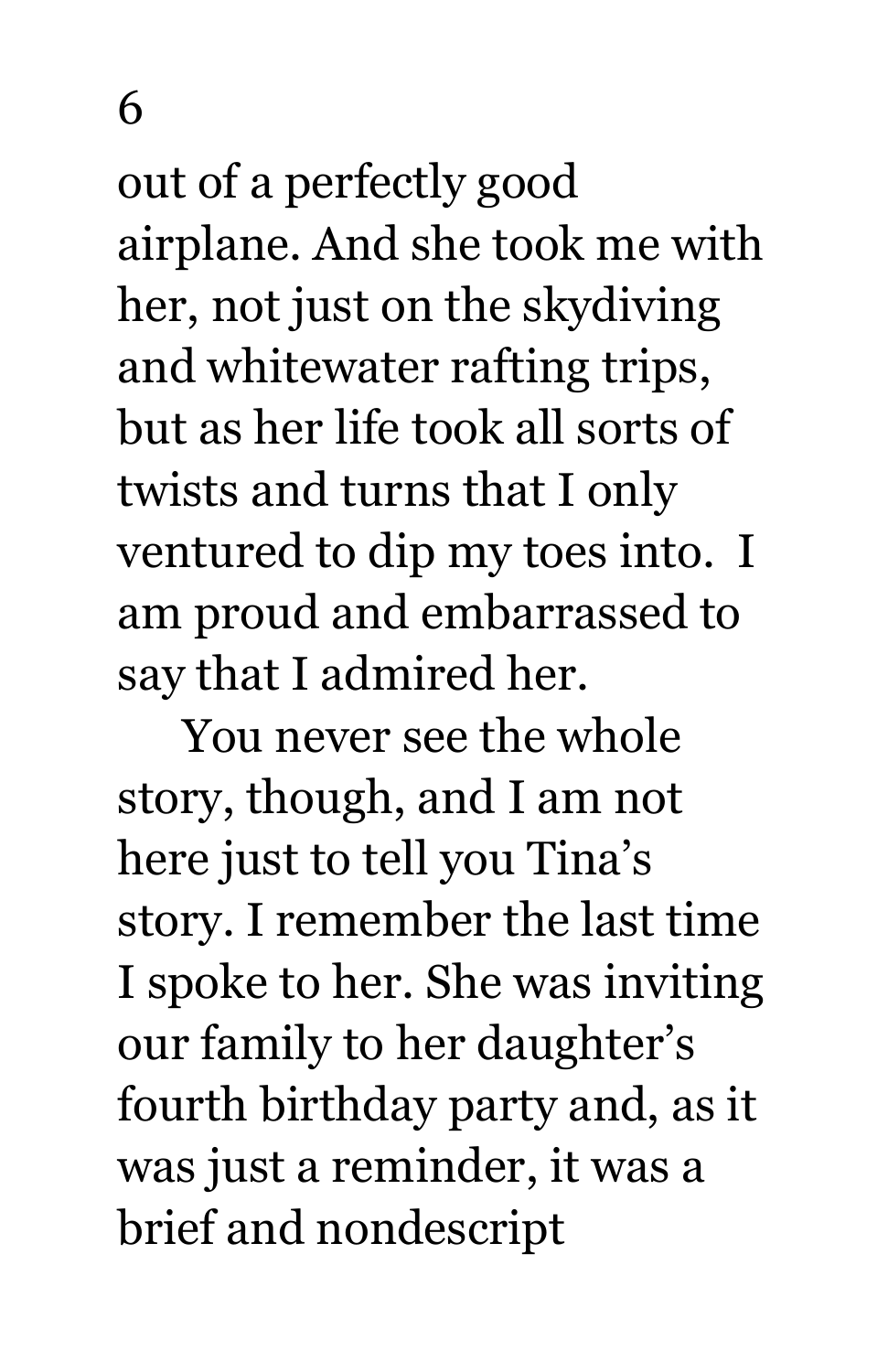conversation. Two days later, she took her own life while her daughter was at preschool and her 2-year-old son was upstairs napping.

It was the hardest thing I've ever had to deal with, and it is something that I am – understandably – still processing. In the days between her death and her funeral, I realized that this was one of those before-and-after moments, where you are able to divide the elements of your life into "before" a thing happened and "after." I made the decision that I would not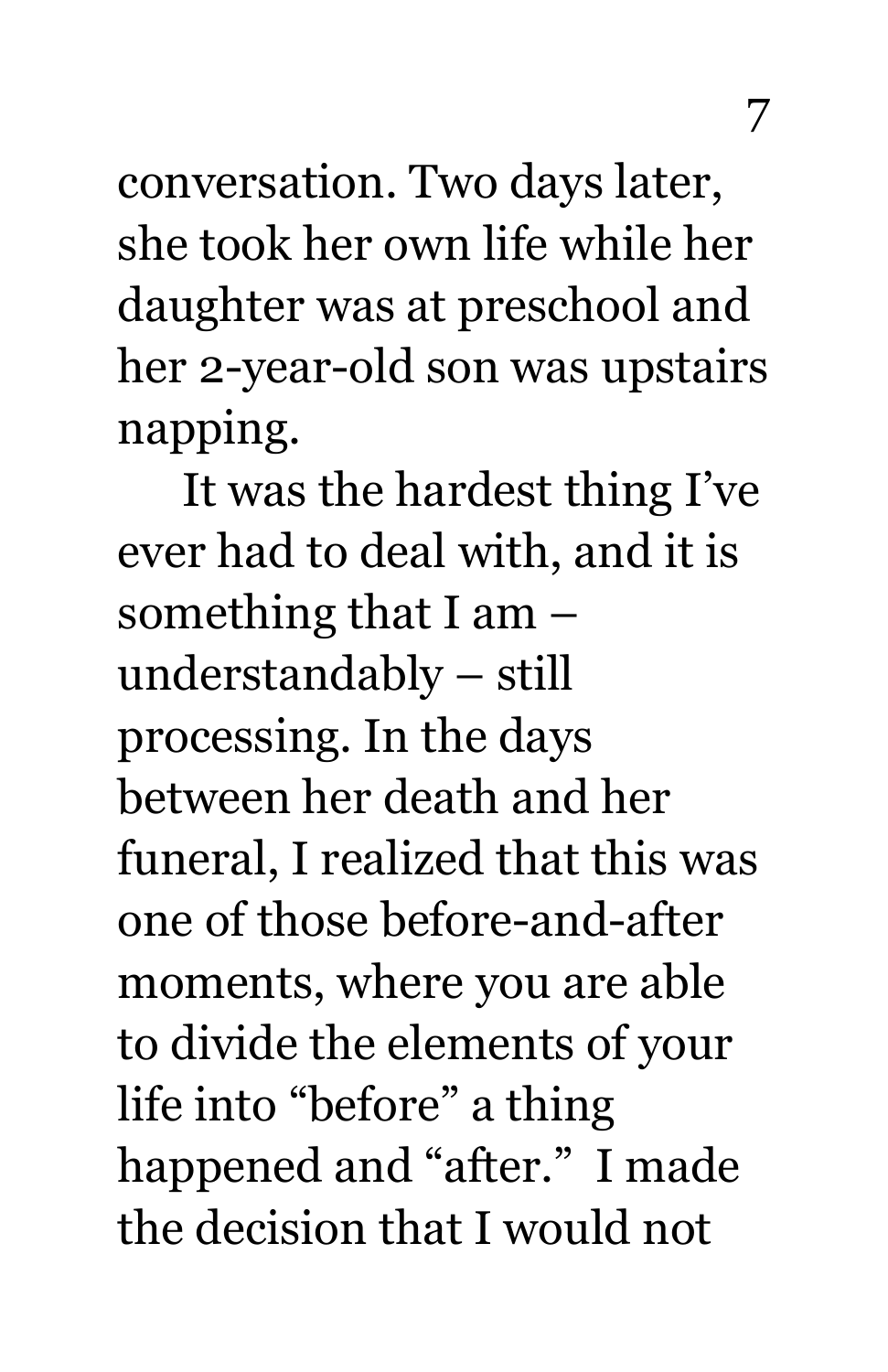let this just be another thing that happened in my life. It would not be just another dot on my timeline. I knew this would be the moment where my life took a turn, and it would be a major defining factor in my future, because everything in my life changed. And I suddenly knew what my ministry was.

So, I started Life Abundant Ministries. We are founded and rooted in John 10:10, where Jesus says, "The thief does not come except to steal, and to kill, and to destroy. I have come that they may have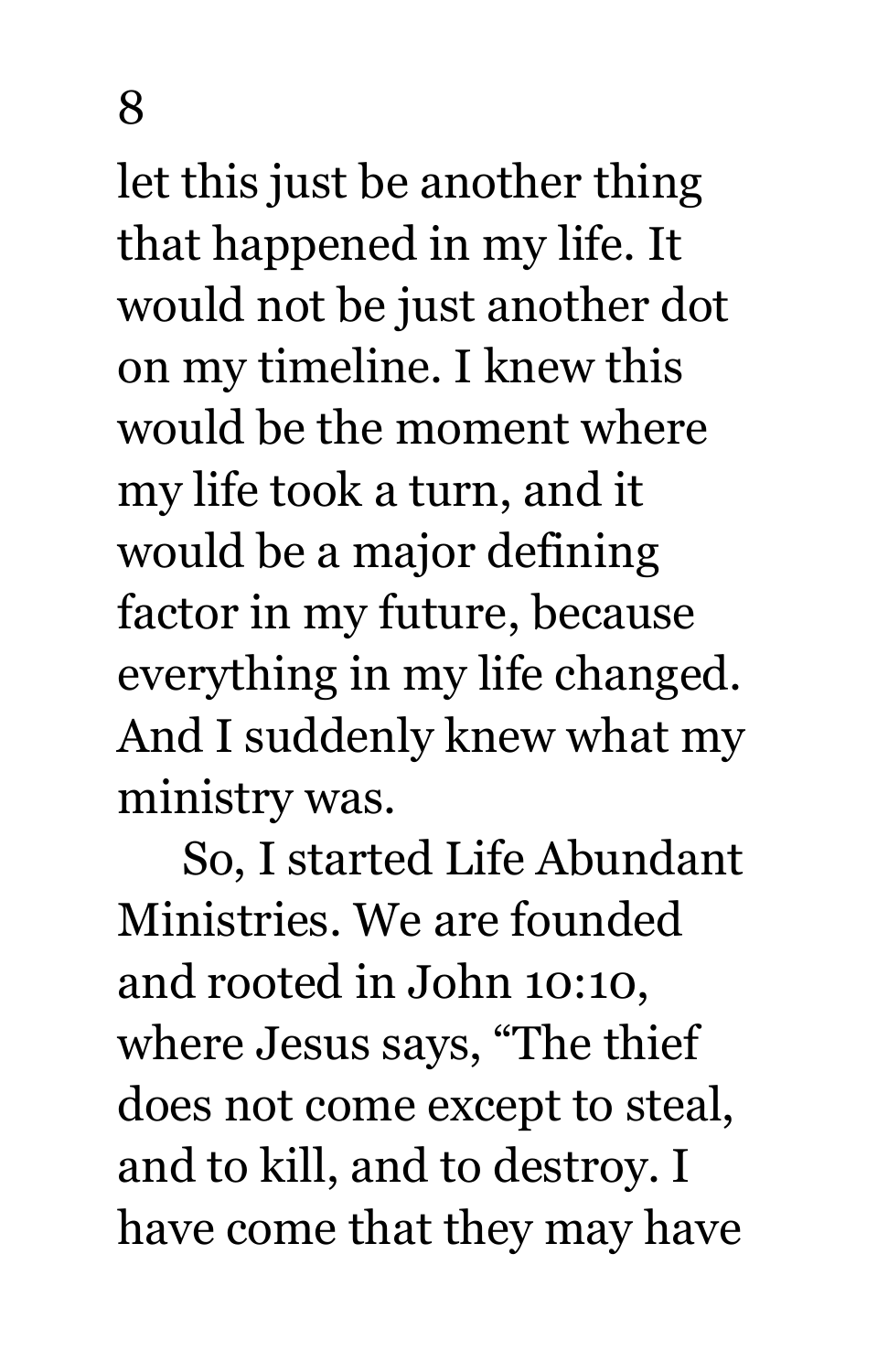life, and that they may have it more abundantly." We are a ministry geared toward teaching, equipping, and empowering the members of the body of Christ so that they may live life to the fullest. We want people to know who God is, who they are, and what their relationship is with Him, and we want people to know that God will meet them wherever they are, whoever they are.

In the time since Tina's death, I've talked to a lot of women. I've asked a lot of questions. And there are a few things I've come up with.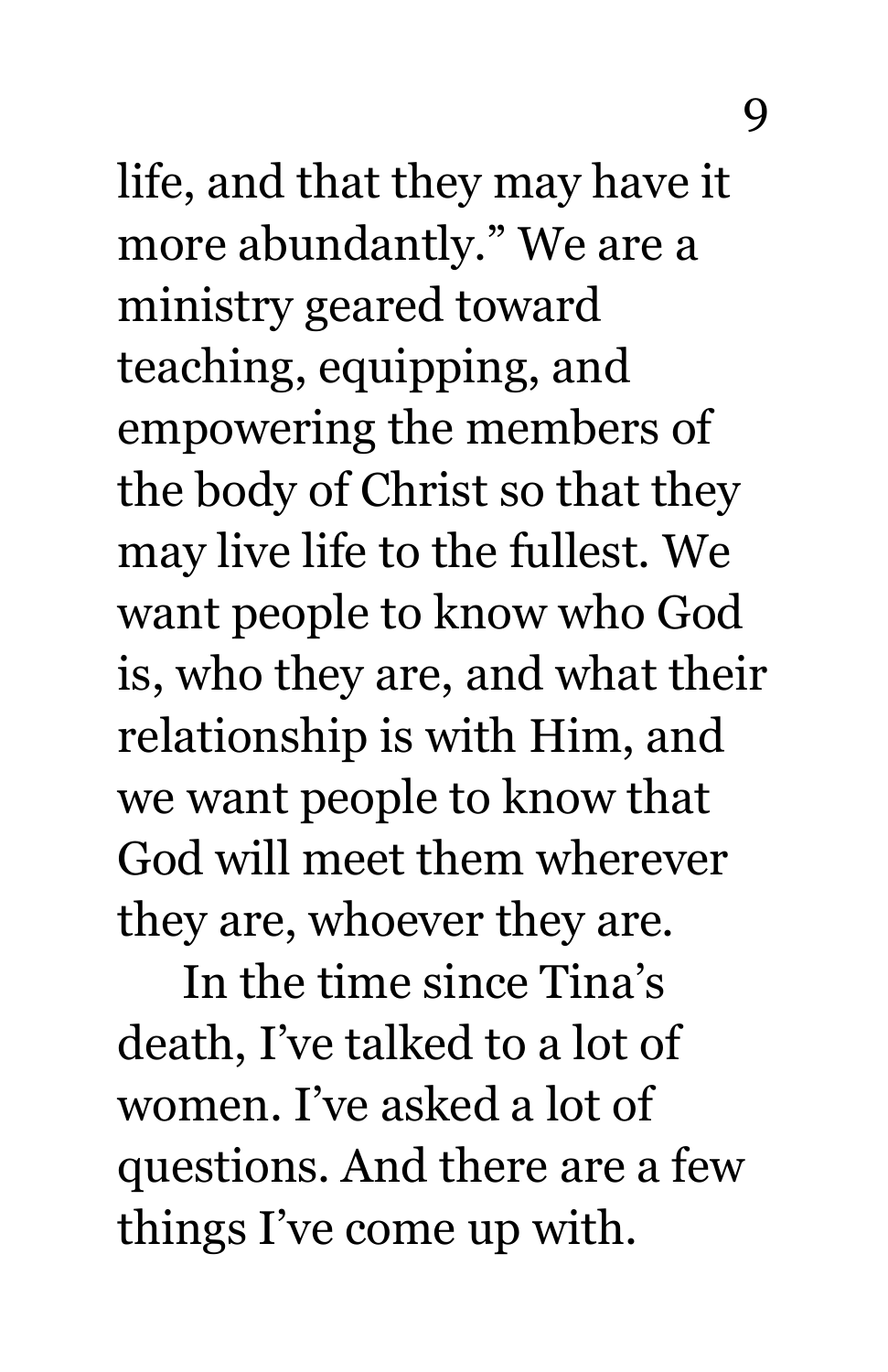I'd like to start out with our ministry's foundational scripture. "The thief does not come except to steal, and to kill, and to destroy." That first part paints a very stark contrast to what Jesus says He came to do. Jesus is clear about that. He is not the thief, because – let's be clear, here – we are talking about the enemy of God, the enemy of His people, and our enemy, the devil. He has one goal, in three parts – steal, kill, and destroy. Have you ever had anything stolen from you? Lost a loved one? Watched a marriage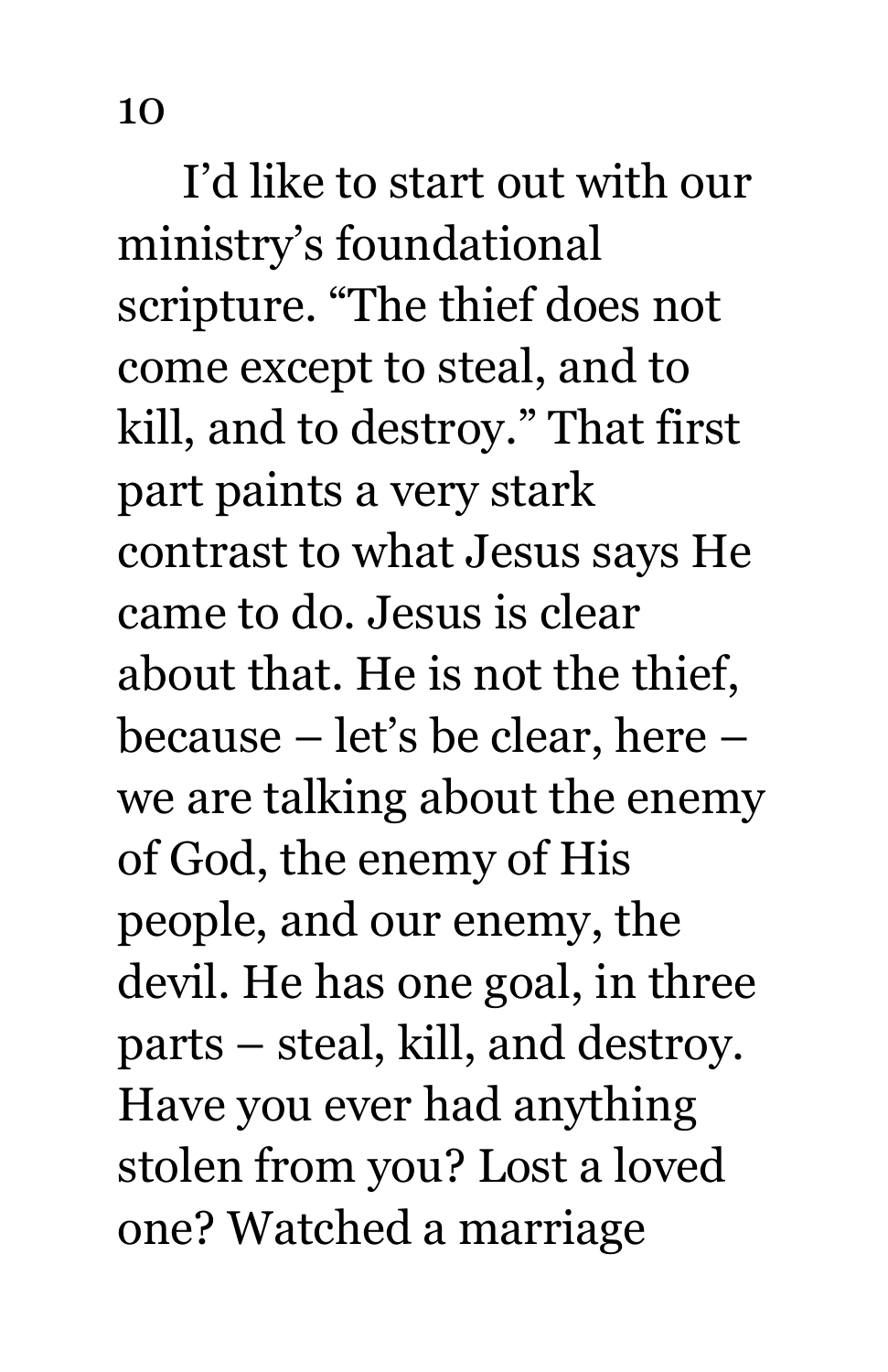crumble and fall apart? Steal, kill, destroy.

On one hand we have the thief, who steals, kills, and destroys, and on the other hand we have Jesus bringing life, and not just everyday ordinary life. Yes, he is interested that we are living, breathing, and our heart is beating. But he is also interested in so much more than that. Jesus is interested in healing your wounds and erasing those scars. He wants to lift you up out of those deepest-darkest thoughts that haunt and imprison you. He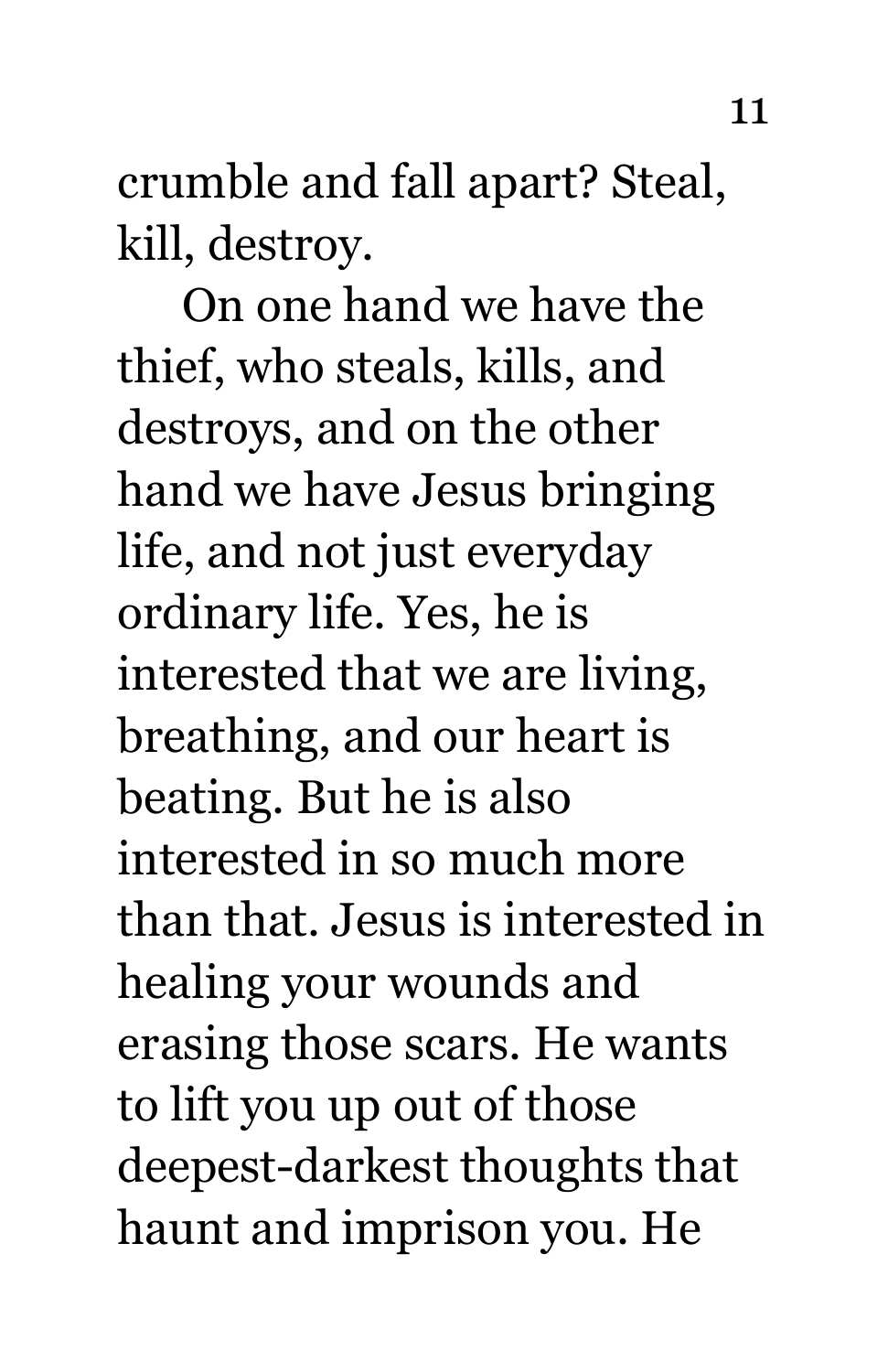wants to fulfill your dreams. He is the lover of your soul, and wants you to have life more abundantly. Some Bible versions even call it having life to the fullest.

It is pretty clear that these two opposing forces are not working together with one another. One side seeks to bring destruction and death, and the other side seeks to bring life more abundantly. It seems like a pretty clear split, to me. So, when Tina died, I had such a hard time talking to good, well-intentioned people who just said some of the most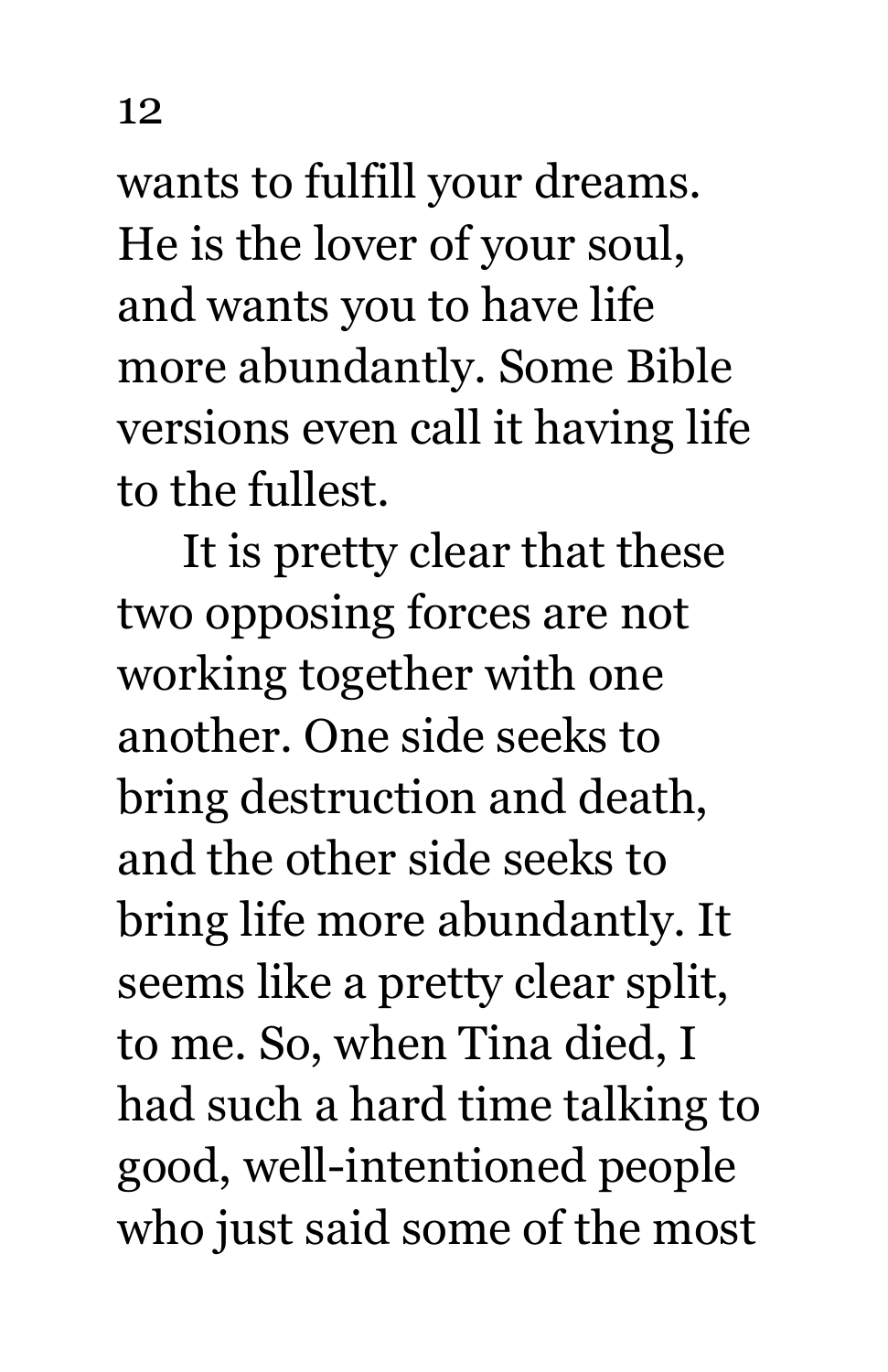ignorant things. Hopefully, none of those people were any of you.

I heard, "God took her because she was needed in heaven more than here on earth." What? God did not take her, remember? Steal, kill, destroy, is the devil's work. He, also, did not need her in heaven, and certainly not more than she was needed here on earth. God had a plan for her life. He has a plan for each of our lives. And, might I say, telling someone that God "took" a loved one is a fantastic way to create a relational rift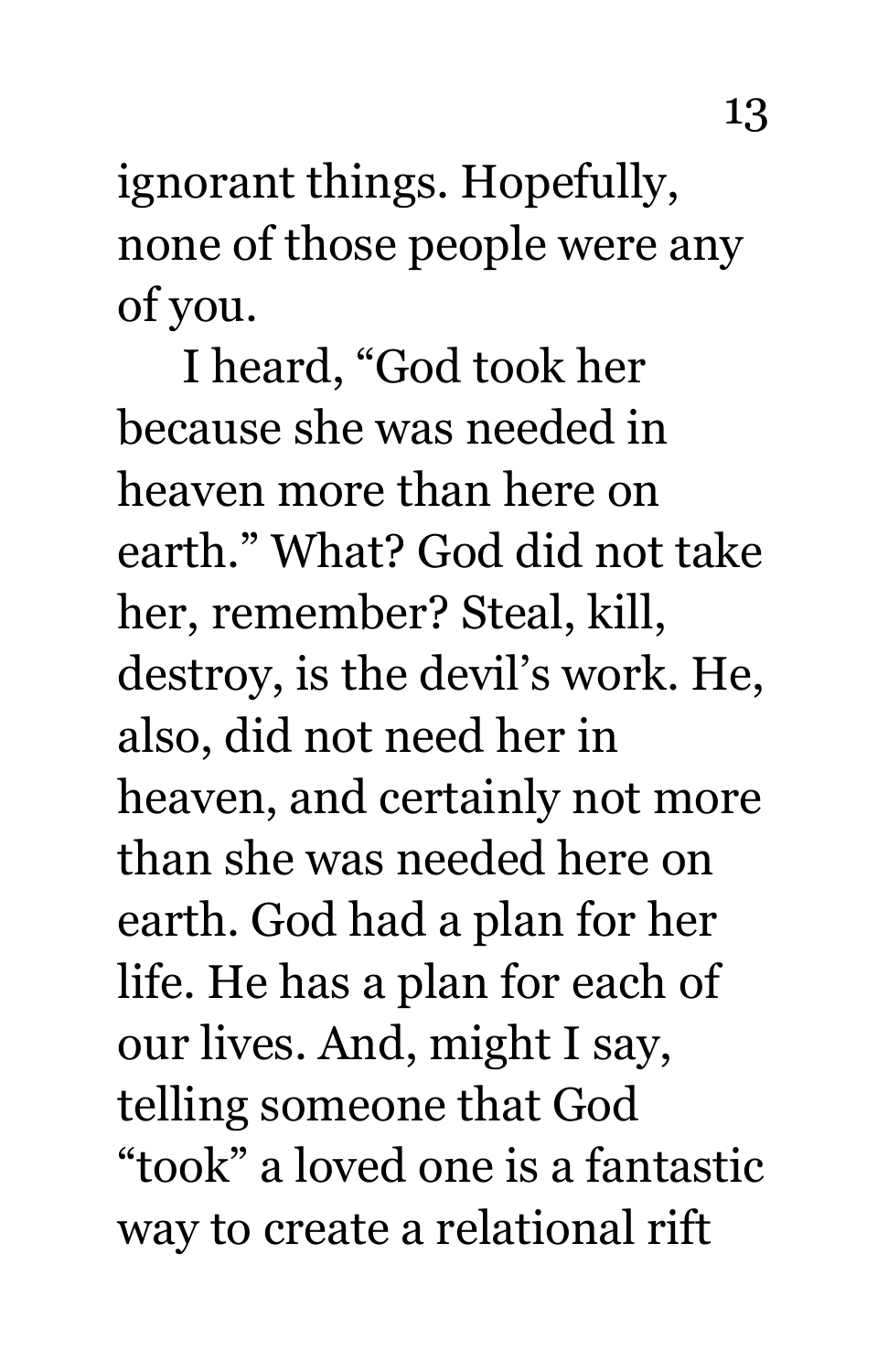between a hurting person and God.

For example: If I took your kid home with me today – and there was nothing you could do about it – and someone told you that I needed your child more than you did, don't you think that would affect our relationship? Wouldn't every subsequent encounter we had be negatively affected by this event? I think it would.

Now, I'm not here to point out every instance of loss, turmoil, and defeat, to say, "Oh, look what the devil has done." No, that would give him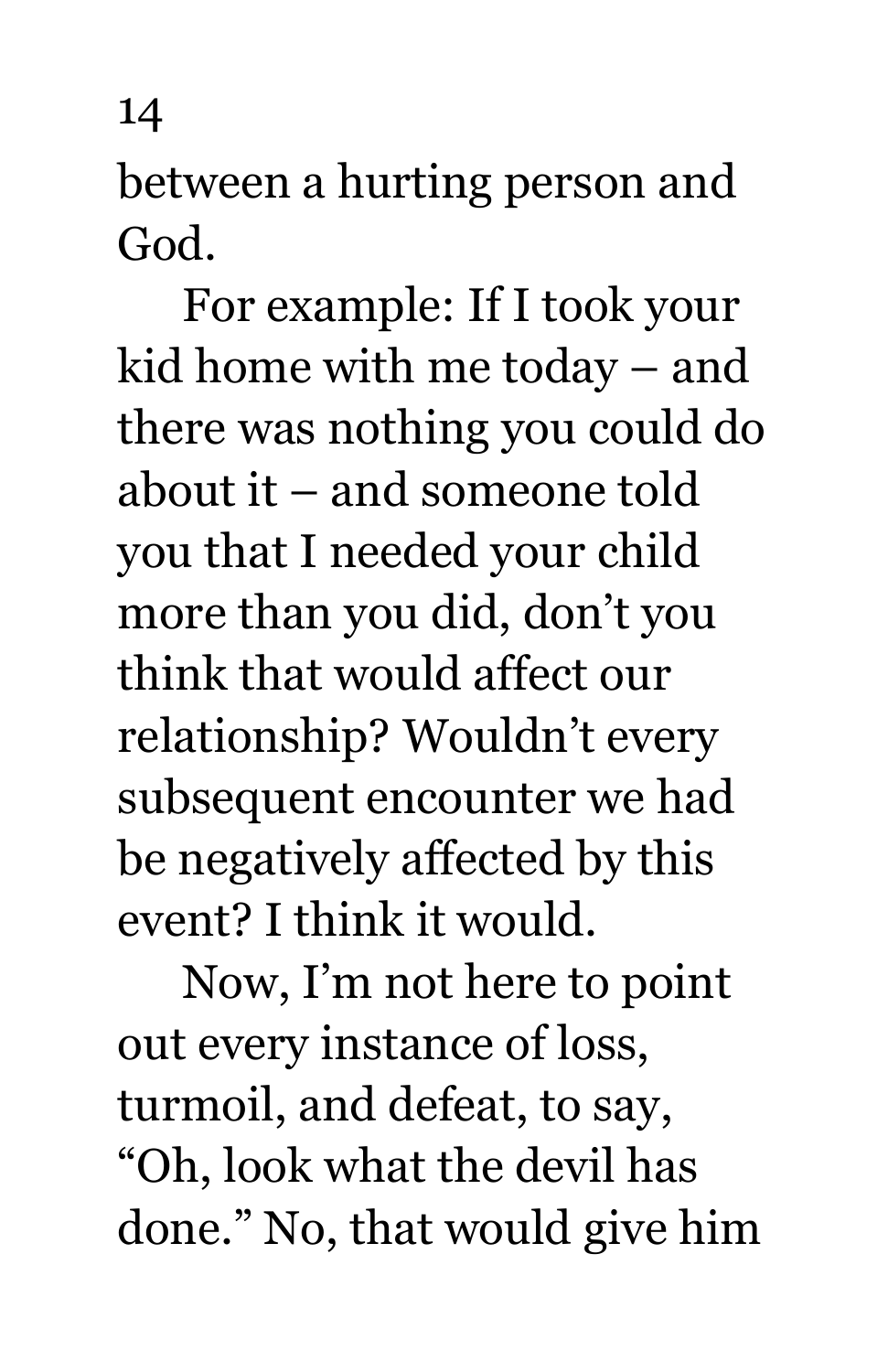too much credit. He can't do anything all by himself, and he's really an idiot sometimes. If you've ever had a thought that you knew was supposed to be a temptation, but sounded ridiculous, you know what I mean – but the devil does have a bunch of really bad suggestions. He is also relentless, as you may or may not have noticed.

Because of this relentlessness we need to be on guard. We need to "be sober, be vigilant; because your adversary the devil, as a roaring lion, walks about,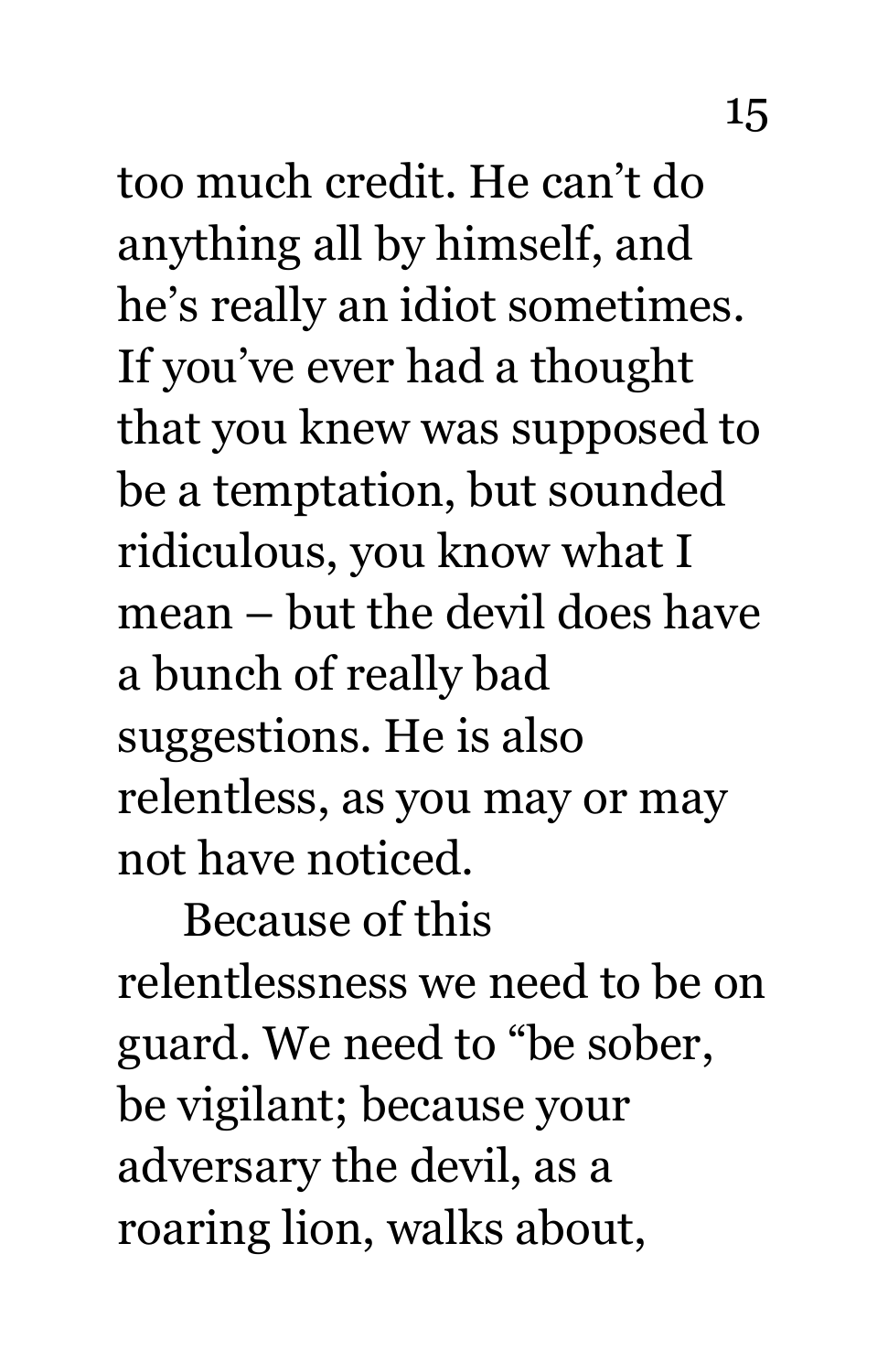seeking whom he may devour" (1 Peter 5:8).

Let's think about how we prepare ourselves for our children each day. We know they are going to wake up needing something, so we prepare for that. We plan ahead, we pack lunches, we make sure the coffee pot is set, we set out clothes, we bathe the night before (or not at all), and we do what we have to do to get the day up and running. And we know that if we do not prepare, things fall apart very quickly.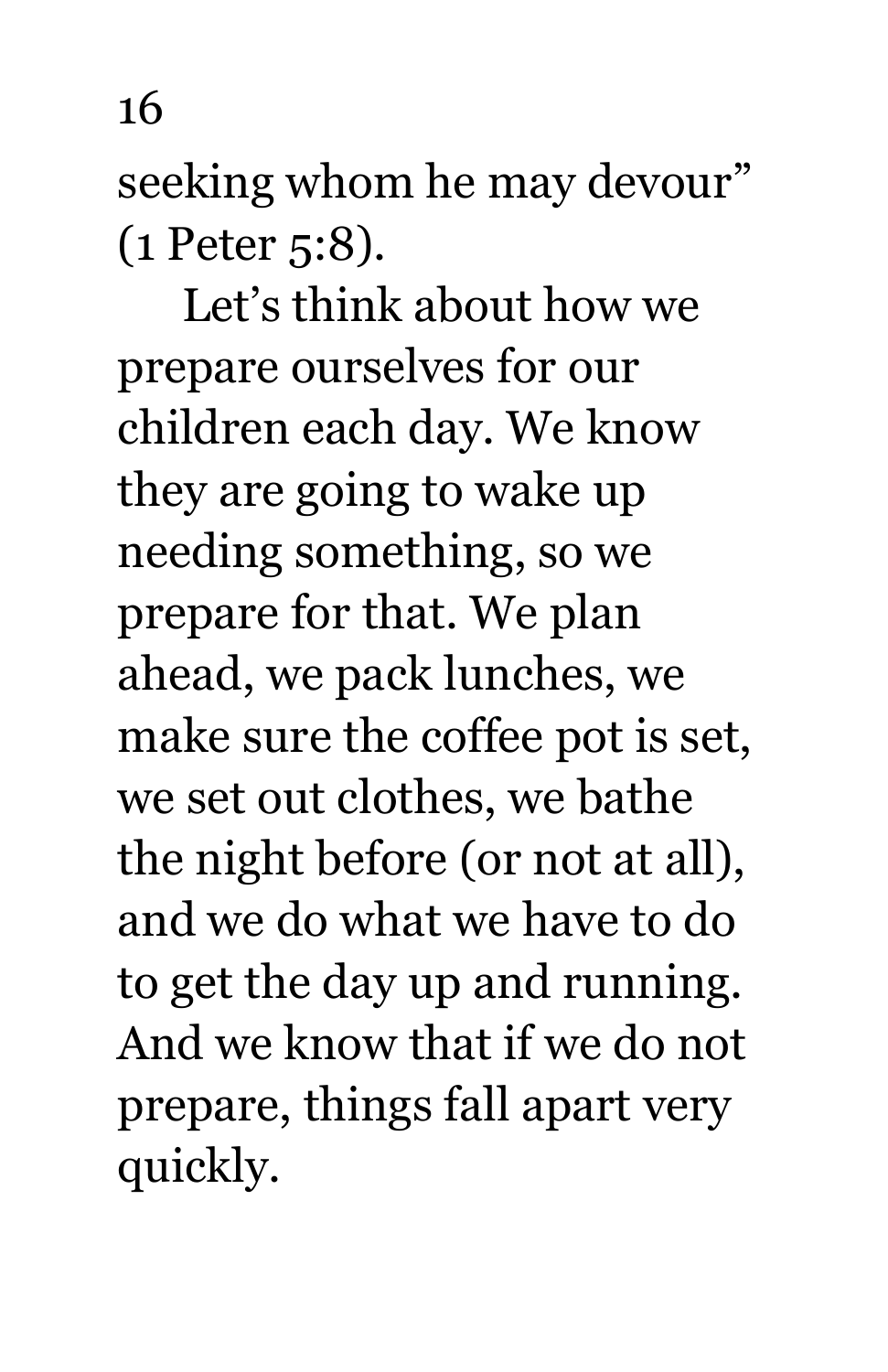Much in the same way, we need to plan ahead knowing that we will find ourselves under attack in some way or another. Again, we are not giving the devil more credit than is due, but that is literally just what he does. Sometimes, those attacks are from an outside source like a negative co-worker, or a situation at your child's school. But sometimes it comes from a very trusted source – yourself. And that's what I would like to focus on here – our thought life.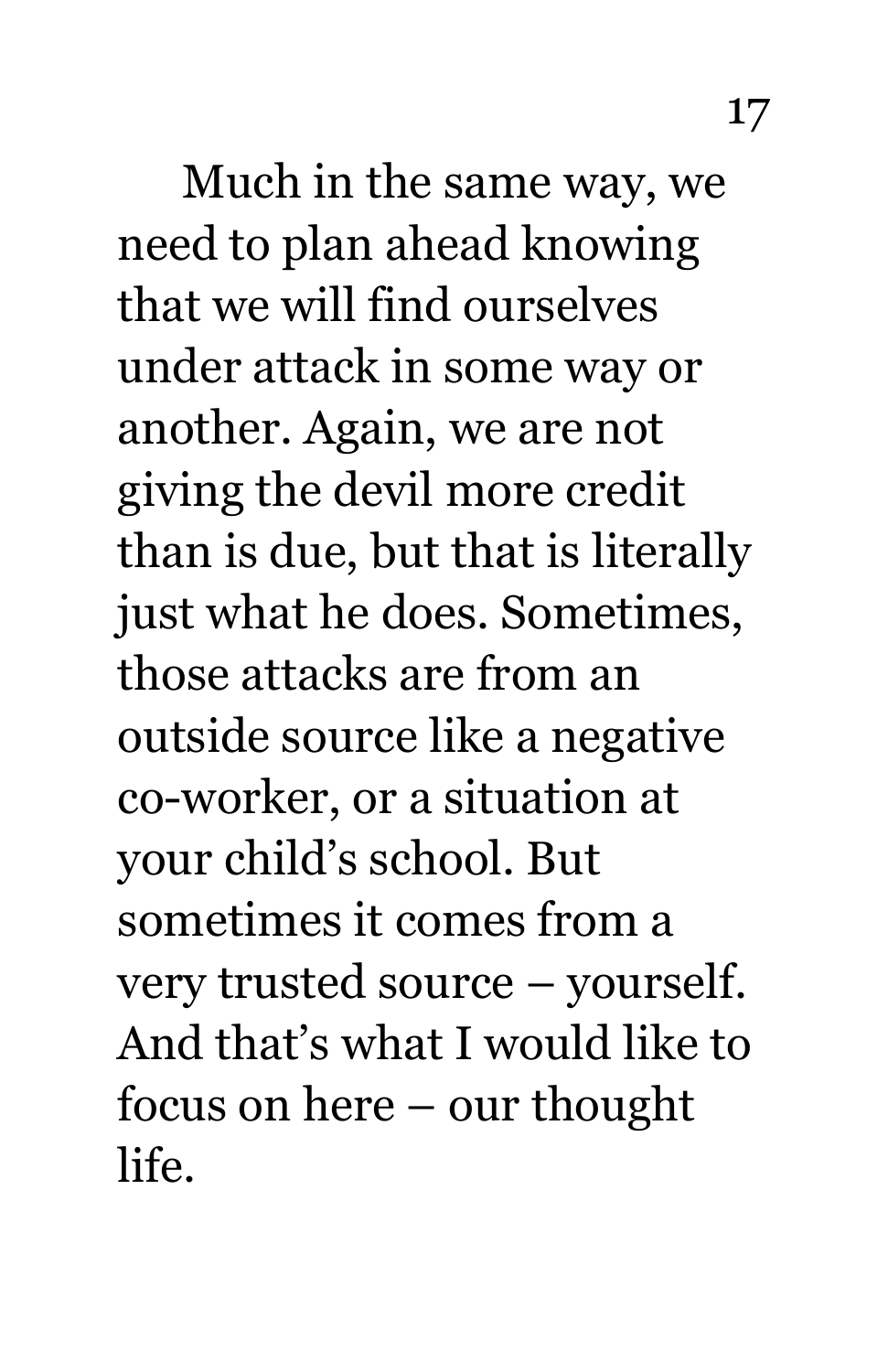So, how do we plan ahead? Well, there are a lot of ways, and I think it's a matter of personal preference.

*Plan ahead by devoting time to read the Word of God, the Bible.* It plants a seed in you that eventually takes root and strengthens you. Being able to stand on scripture when trials come is invaluable.

Plan ahead by praying – and I'm not talking about giving God your wish list for the day. I'm talking about a real back-and-forth conversation with the Lord. I will admit, I get a few raised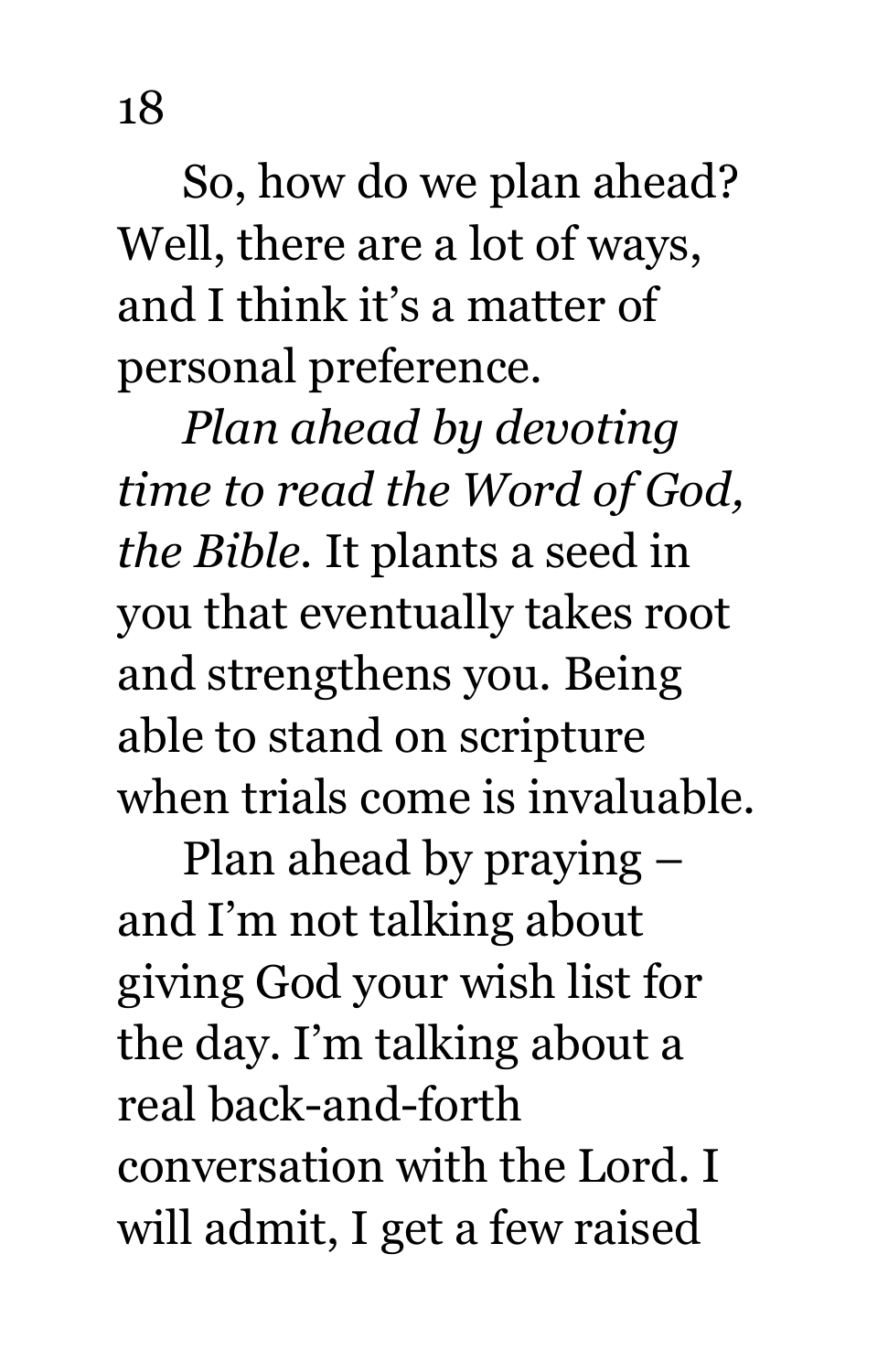eyebrows when I tell people I talk to God and He talks back (but it comes with the territory, I guess). It's not like an audible voice from the outside. It's a still, small voice on the inside. Sometimes, it seems crystal clear, but other times it's not – and that's my fault, not His. Sometimes, I get a full conceptual understanding of something. And sometimes I get an image of something, usually with a deeper understanding of what it means. Often, it's something that is just for me; it's something that only I would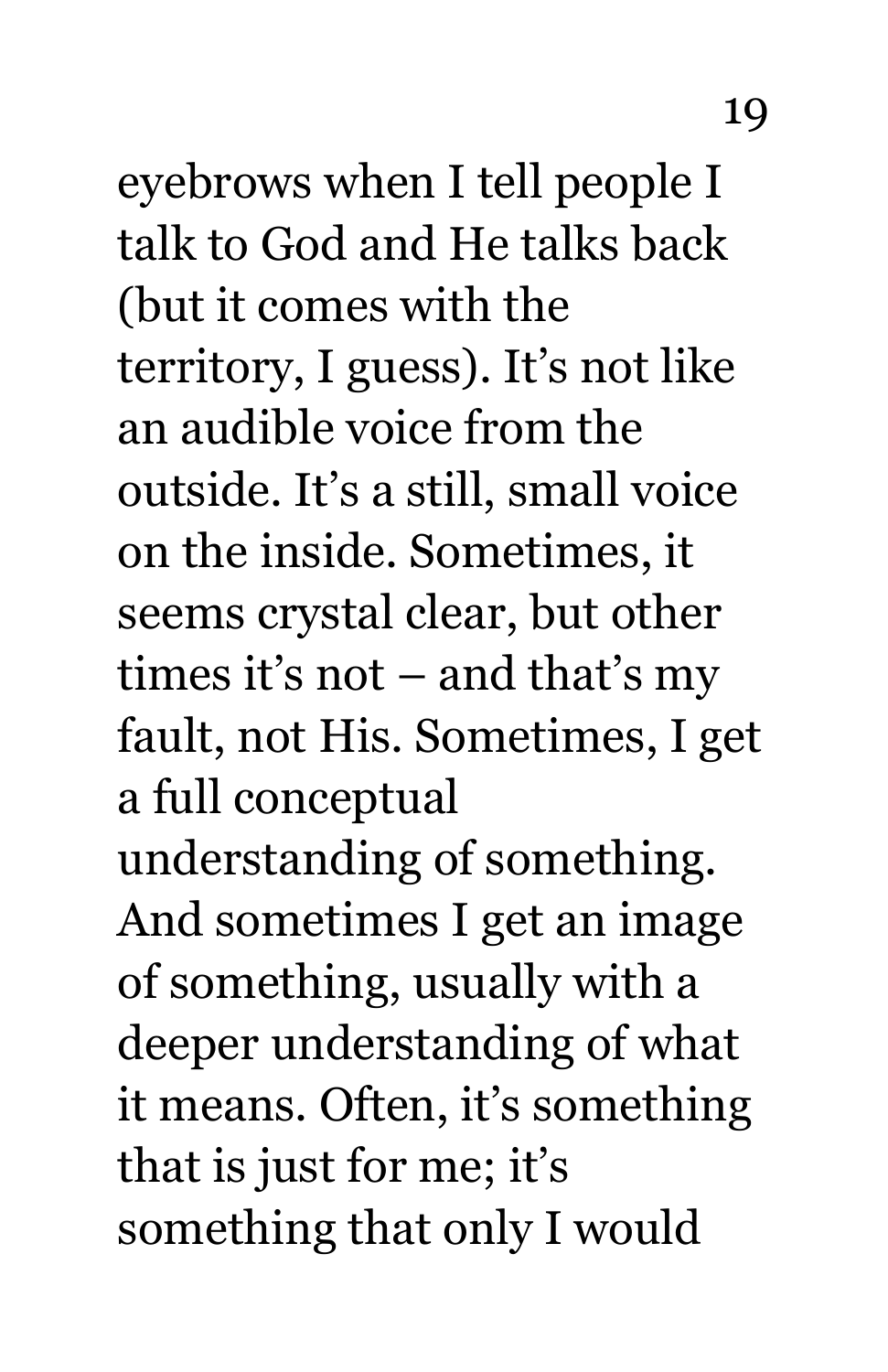get. God may already be communicating with you in some of these ways, but you won't know if you're not looking for it. God will meet you where you are.

*Plan ahead with strategic avoidance.* If you know you are a "chocahlohic," and you are looking to shed some holiday weight, do not bring sweets into the house! Likewise, if you know you have an area where you are continually tempted, be proactive and stay away.

*Plan ahead by actively practicing positive self-talk.* We need to be intentional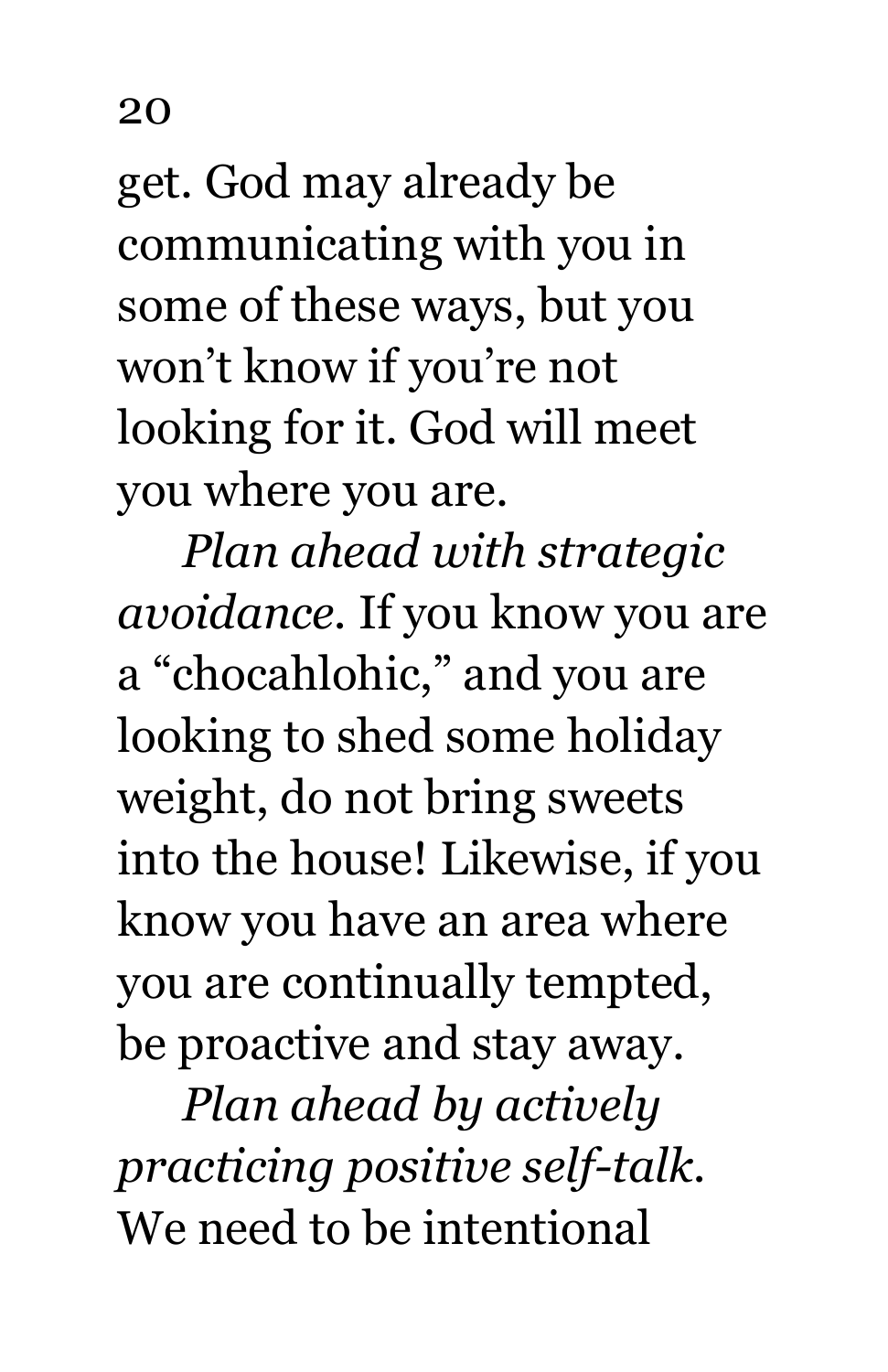about not just what we say, but also our very own thoughts. In 2 Corinthians 10:3-5, Paul writes, "For though we walk in the flesh, we do not war after the flesh: (For the weapons of our warfare are not carnal, but mighty through God to the pulling down of strongholds;) Casting down imaginations, and every high thing that (exalts) itself against the knowledge of God, and bringing into captivity every thought to the obedience of Christ."

In other words, we don't face our struggles the same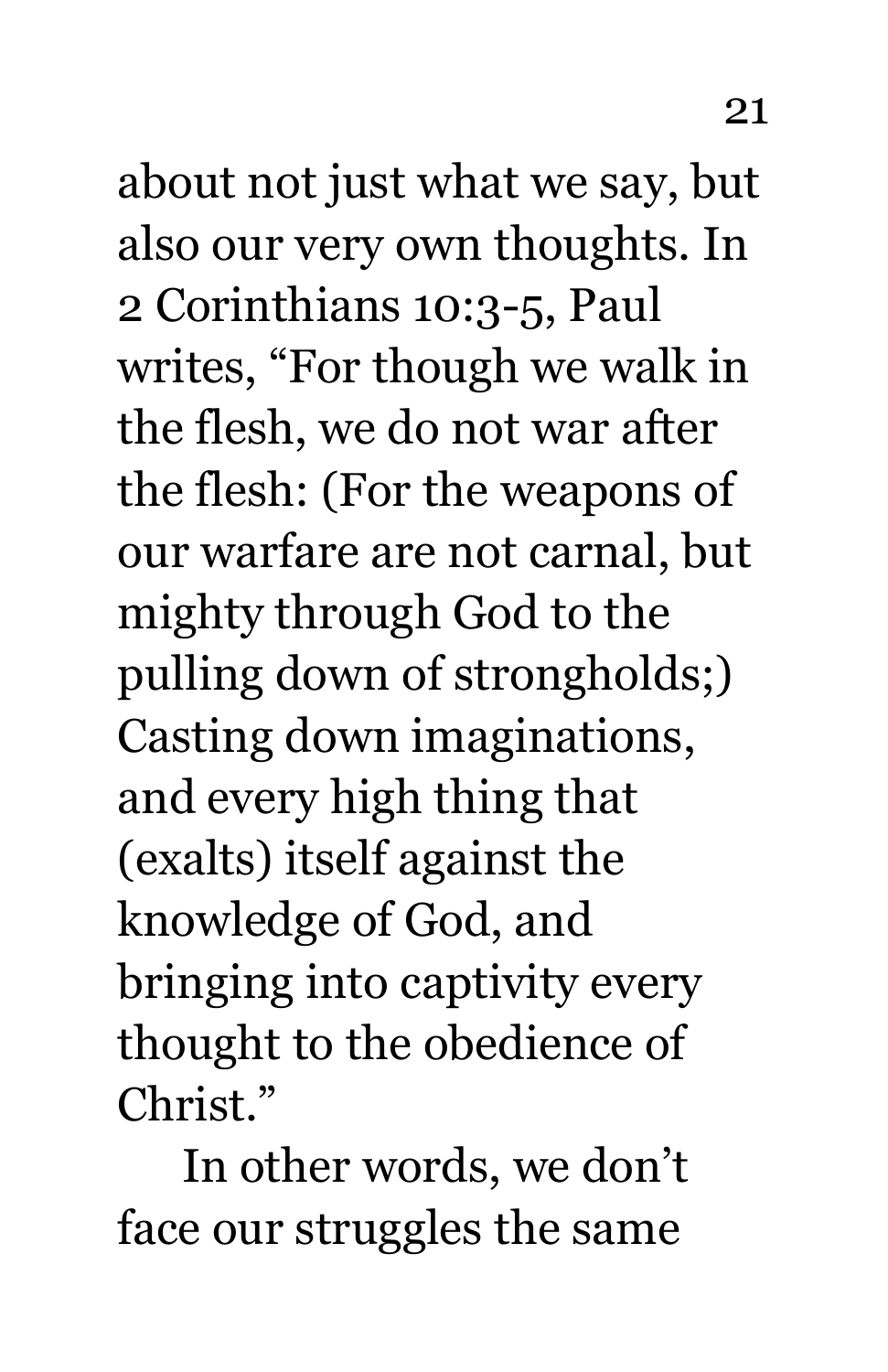way the world does. We don't use the same weapons as other people, who don't know God. We have God's power available to us and can kick the devil out of our lives. People may try to convince us that the world's ways are better, but we are the masters of our own minds. We are able to choose God's thoughts and throw the others out like trash. Ideas may come to mind, but we are able to decide if they line up with what Jesus says. Those positive God-given thoughts then become what you say about yourself. You can store some of

22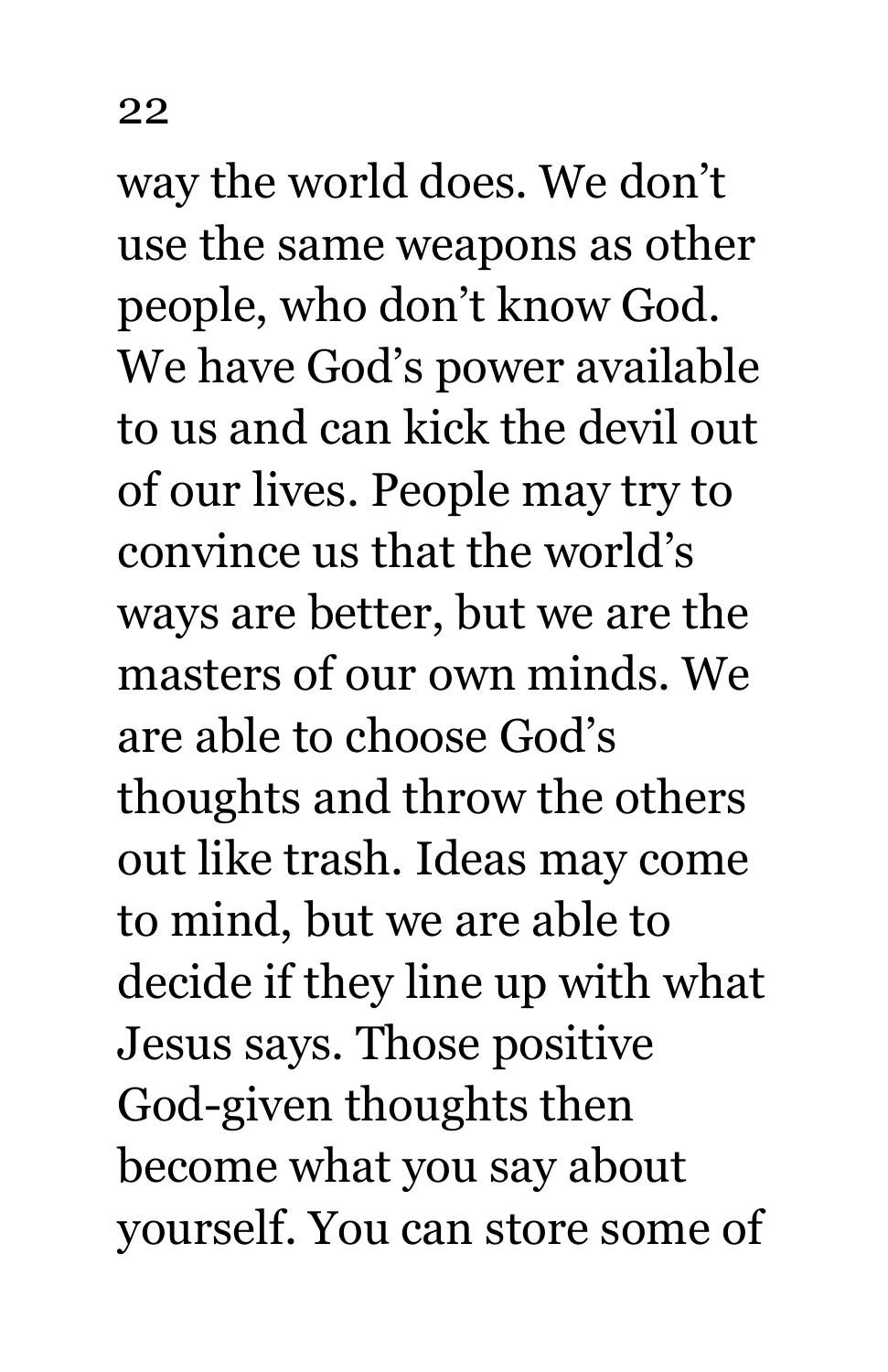those powerful thoughts in your mind by memorizing scriptures that say good things about how God sees you.

Doesn't that just sound so doable? Like there is something we can be doing actively instead of just falling victim to every attack of the enemy.

I can assure you that during Tina's last days, there were many uncontrolled and unsolicited thoughts taking root in her mind, and turning them into uncontrolled fears.

Philippians 4:8 teaches us that we need to think about the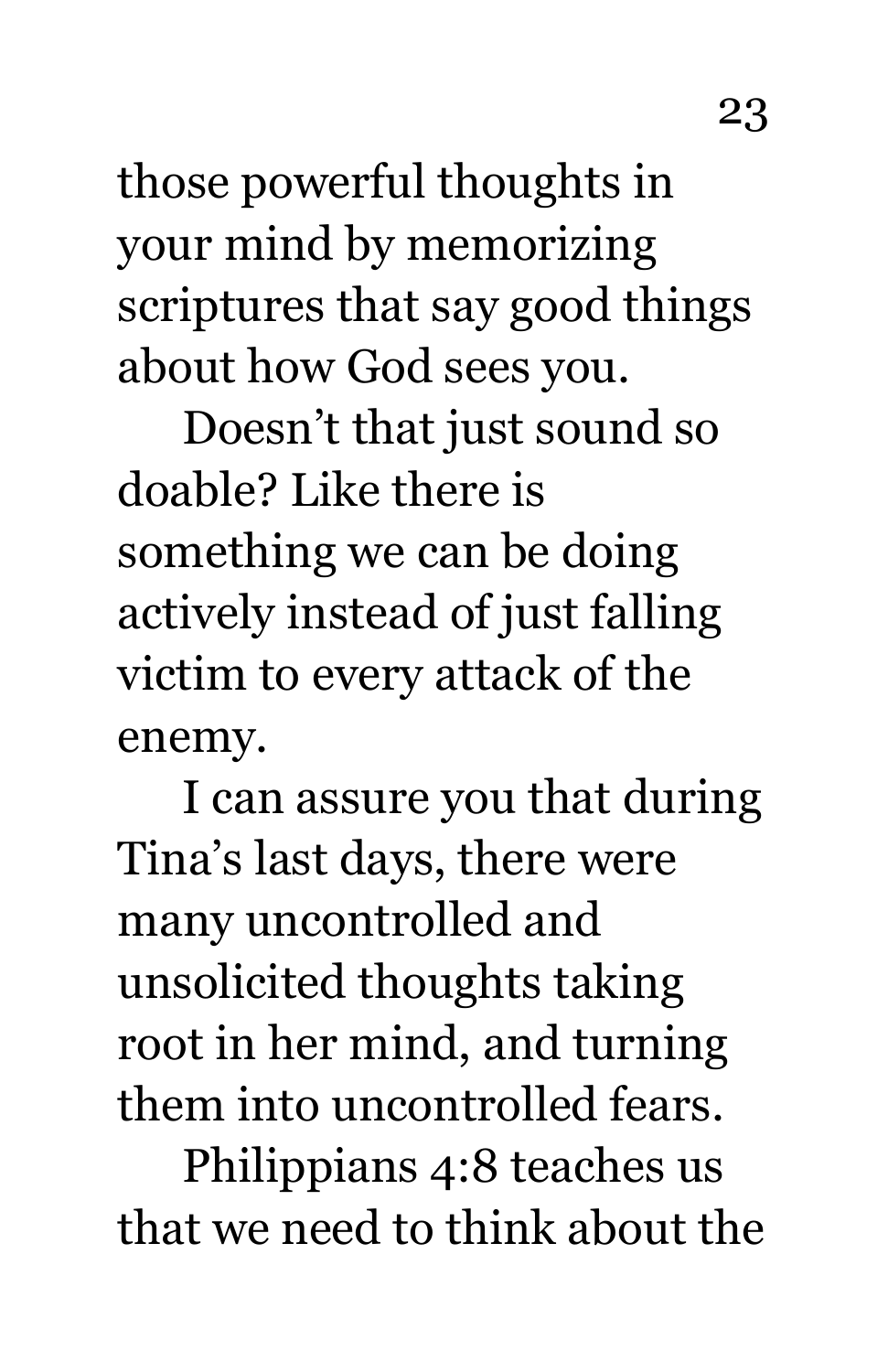things that are honest, just, pure, lovely, and admirable – anything about which we may say good things – that is what we are supposed to be thinking about.

I don't know about you, but there are some days when – if I could look at the "recent activity" tab in my brain – those are not the things I have been thinking upon. Not even close. And to be perfectly honest, some of these thoughts have frequented my mind so often in the past, that I don't even recognize they are there as part of an attack. They are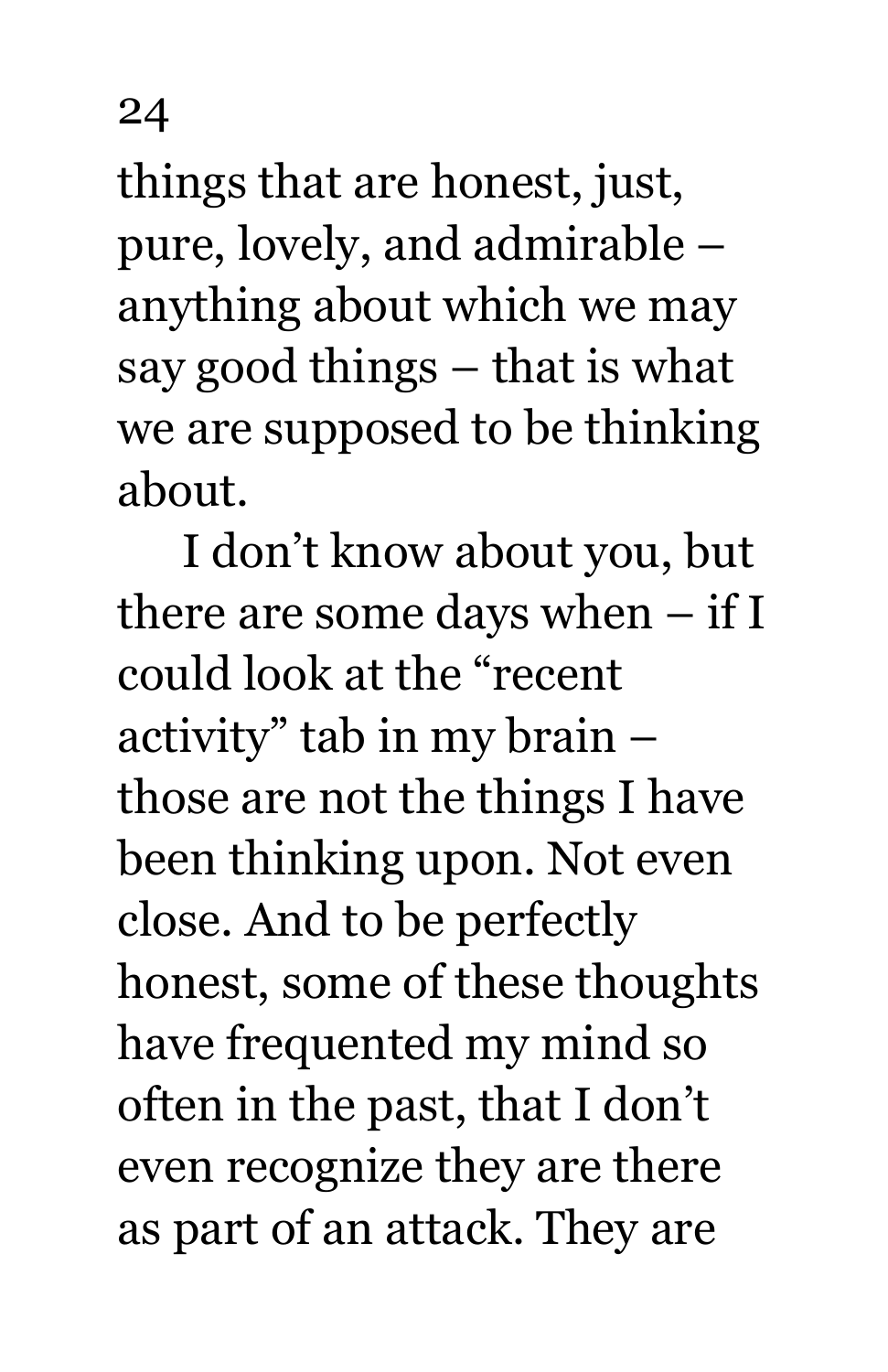just part of the background noise that I don't even realize is bad for me.

These thoughts are negative and recurring. They are what you hear on the inside when you mess up. It's that voice that reminds you of your past failures and terrorizes you about your future. It suggests hypothetical worst-case scenarios. It stirs up your emotions and keeps you awake at night. Everyone has them, and it is alarming how similar they are from person to person. They are so similar in nature that one could theorize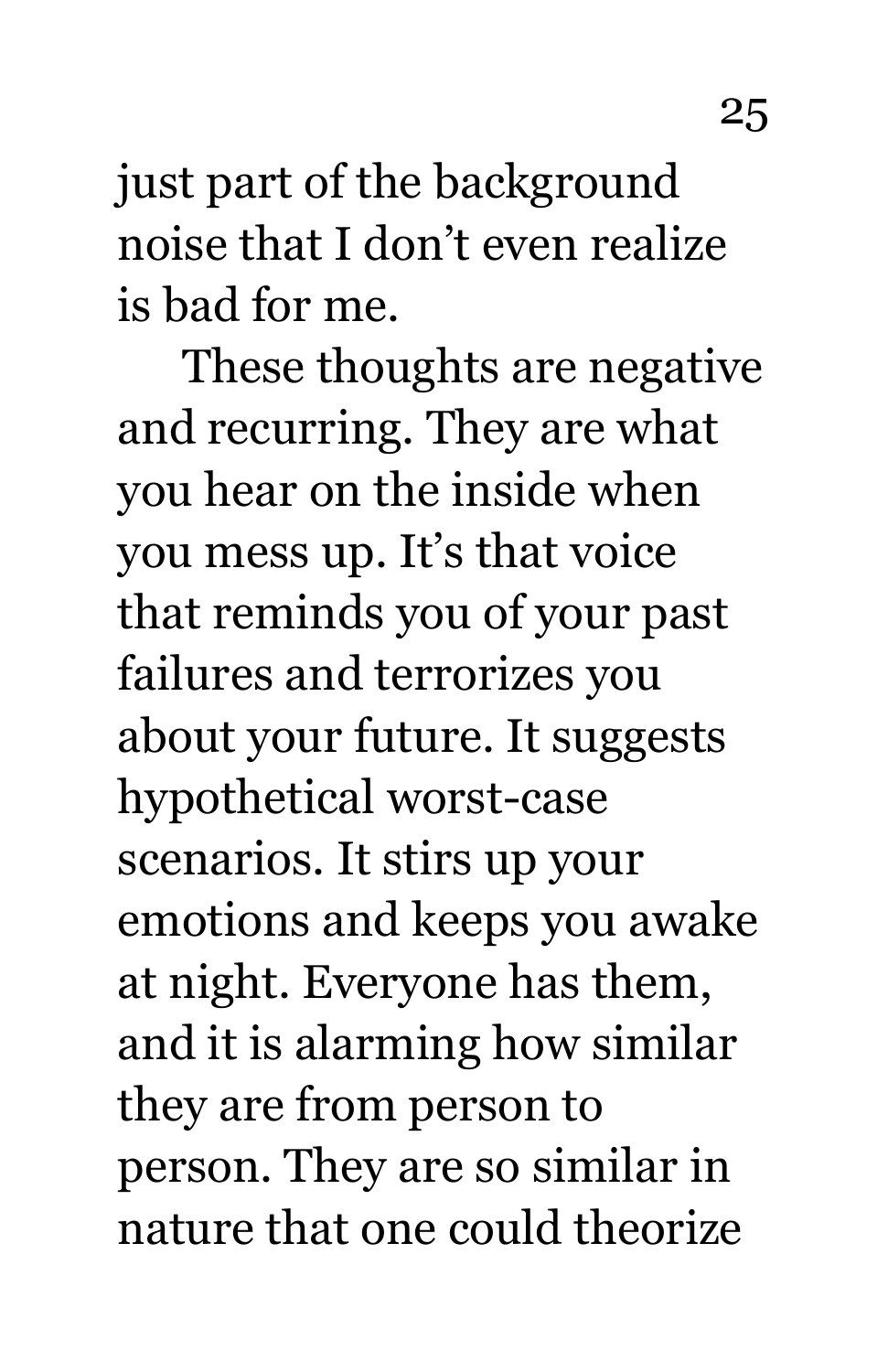that these thoughts are, in fact, not originating from our own brains after all.

If you are still unsure what I am talking about, I've brought up a few of the possible negative thought patterns you might hear. You may be susceptible to self-criticism, worry, defensiveness, busyness, and suggestions of harm toward yourself and others. Sound familiar? Now that you know what to look for, what can be done about them?

Let's do a quick experiment. Mentally, go through the alphabet. You can even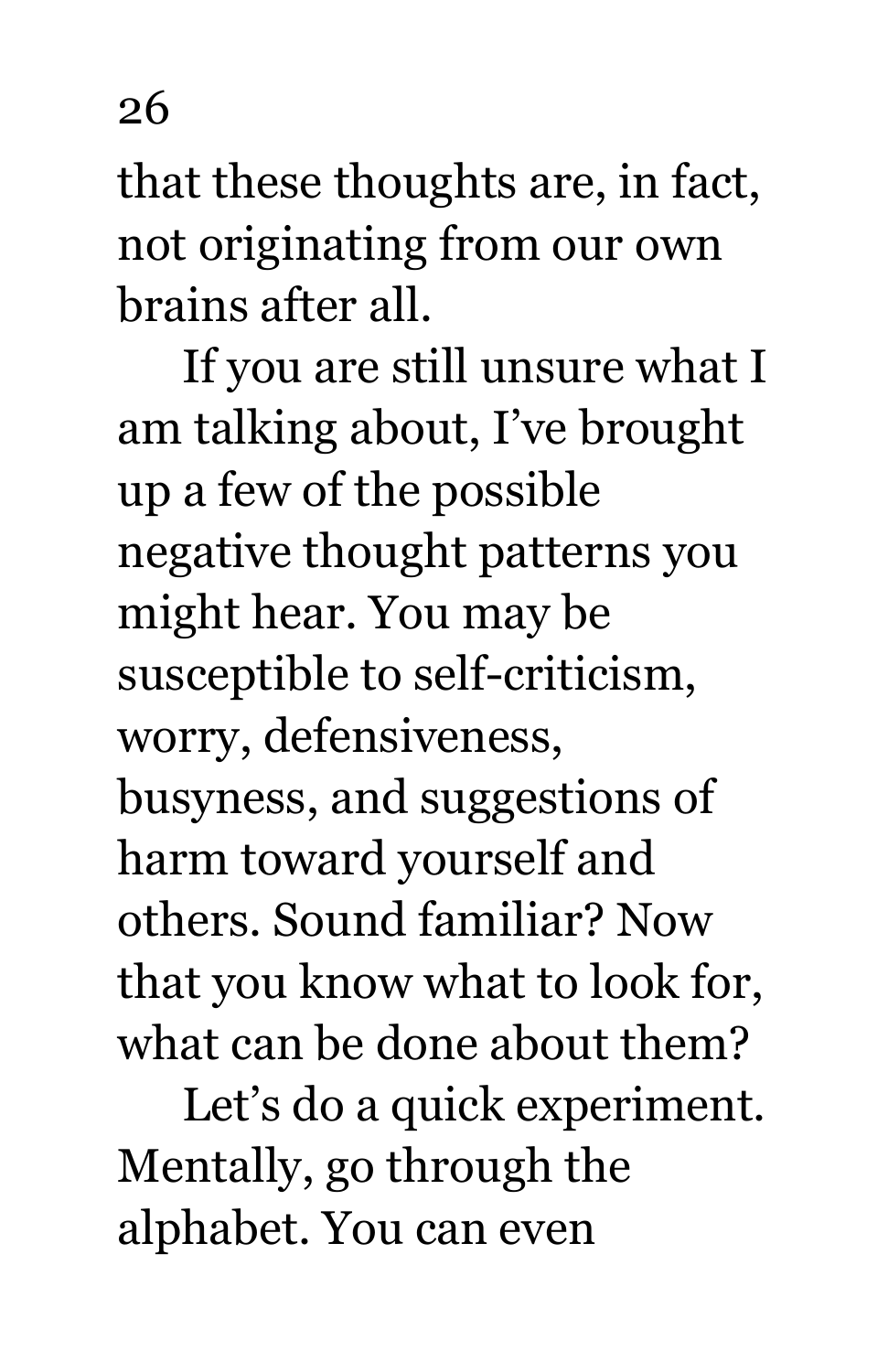imagine the "ABC" song, if you wish, but the key is to do it mentally. While you are doing that, say your name out loud. You stopped thinking about the ABCs, didn't you? When you speak, it short circuits the brain's thought process. So if you plan ahead, you can combat those negative thoughts by speaking something positive. Over time, you can retrain your brain to think good thoughts.

Please understand – you cannot remove a thought from your brain without replacing it with something else.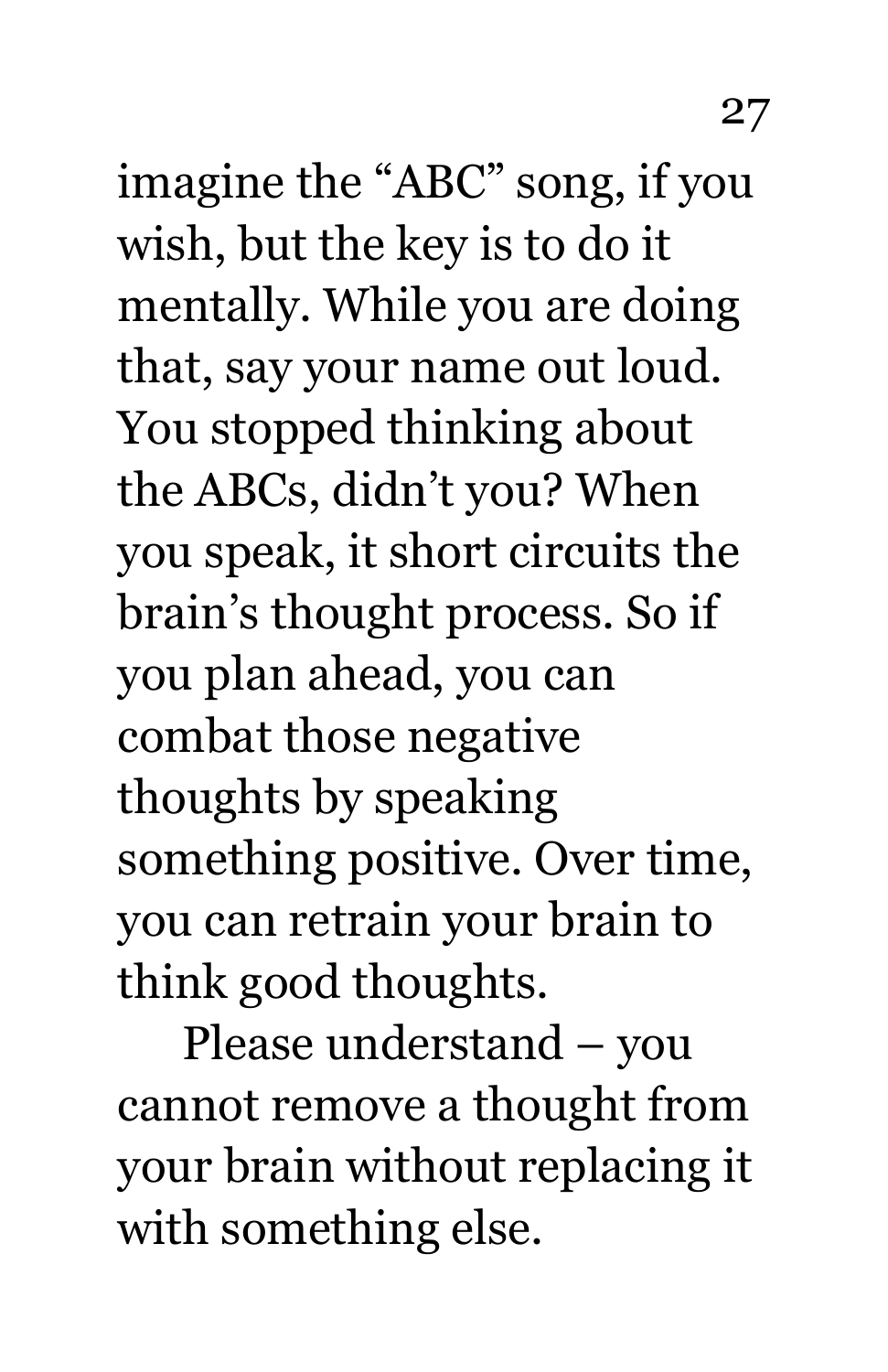The thoughts that we think don't just live harmlessly inside our own minds. They become part of us, and part of our belief system, and eventually part of our speech and actions. If we think about it, it starts to make sense. I mean, our voice is just an extension of our body through the use of our tongue, mouth, and vocal chords. It is all interconnected. Just as the chin leads the head and the body must follow, our thoughts lead to beliefs, which exit from our lips, and turn into words and actions.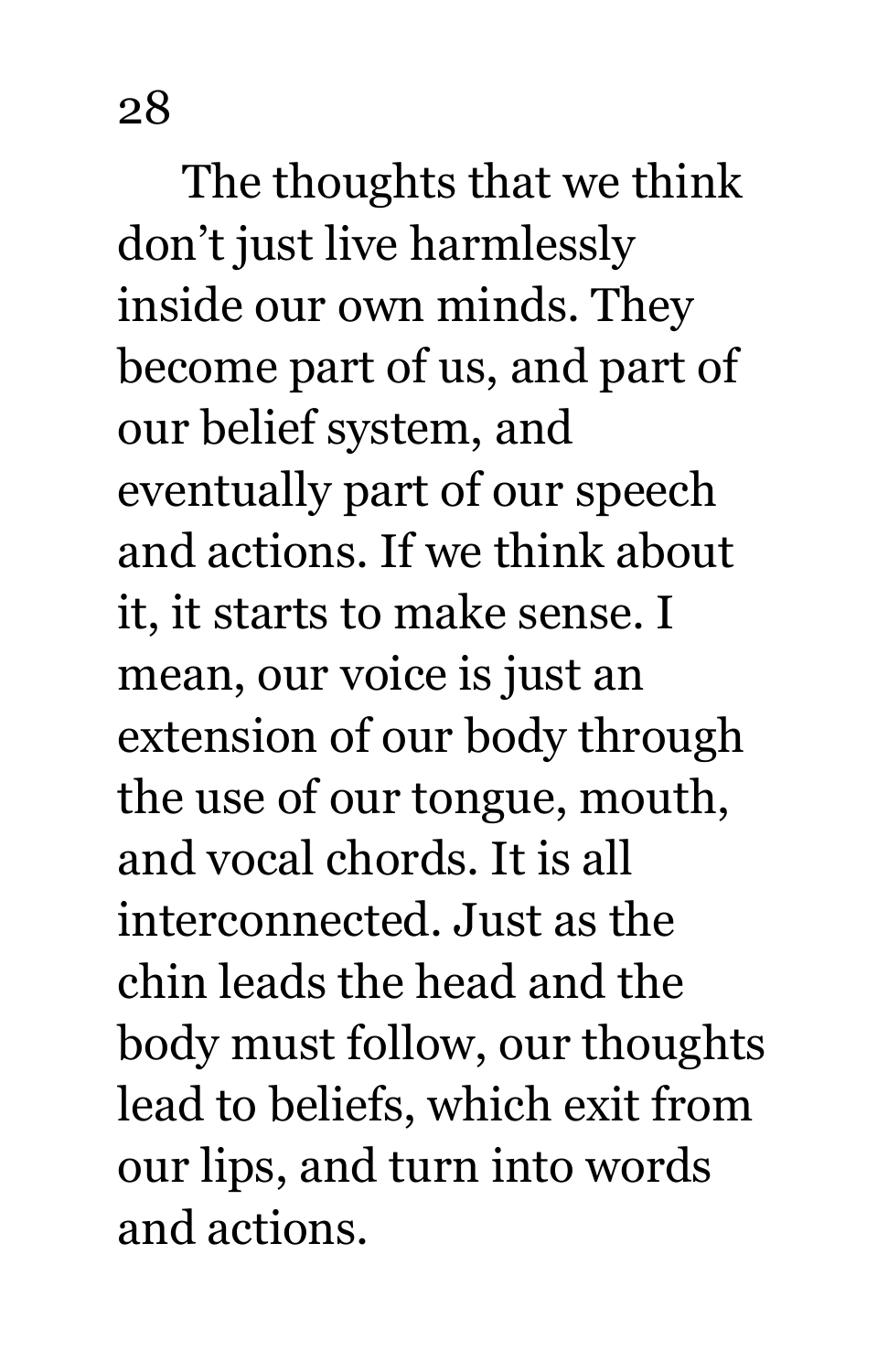There is actually neuroscience out there that corroborates exactly what the Bible tells us in 2 Timothy 1:7, "God has not given us the spirit of fear, but of power, and of love, and of a sound mind." What we are thinking manifests itself in our brain and in our bodies. With Jesus involved in our lives, we can have the Holy Spirit working on the inside of us, generating positive life-filled thoughts.

My friend, Tina, didn't just wake up one day and think, "You know, I think today I'll kill myself." Nope. Just like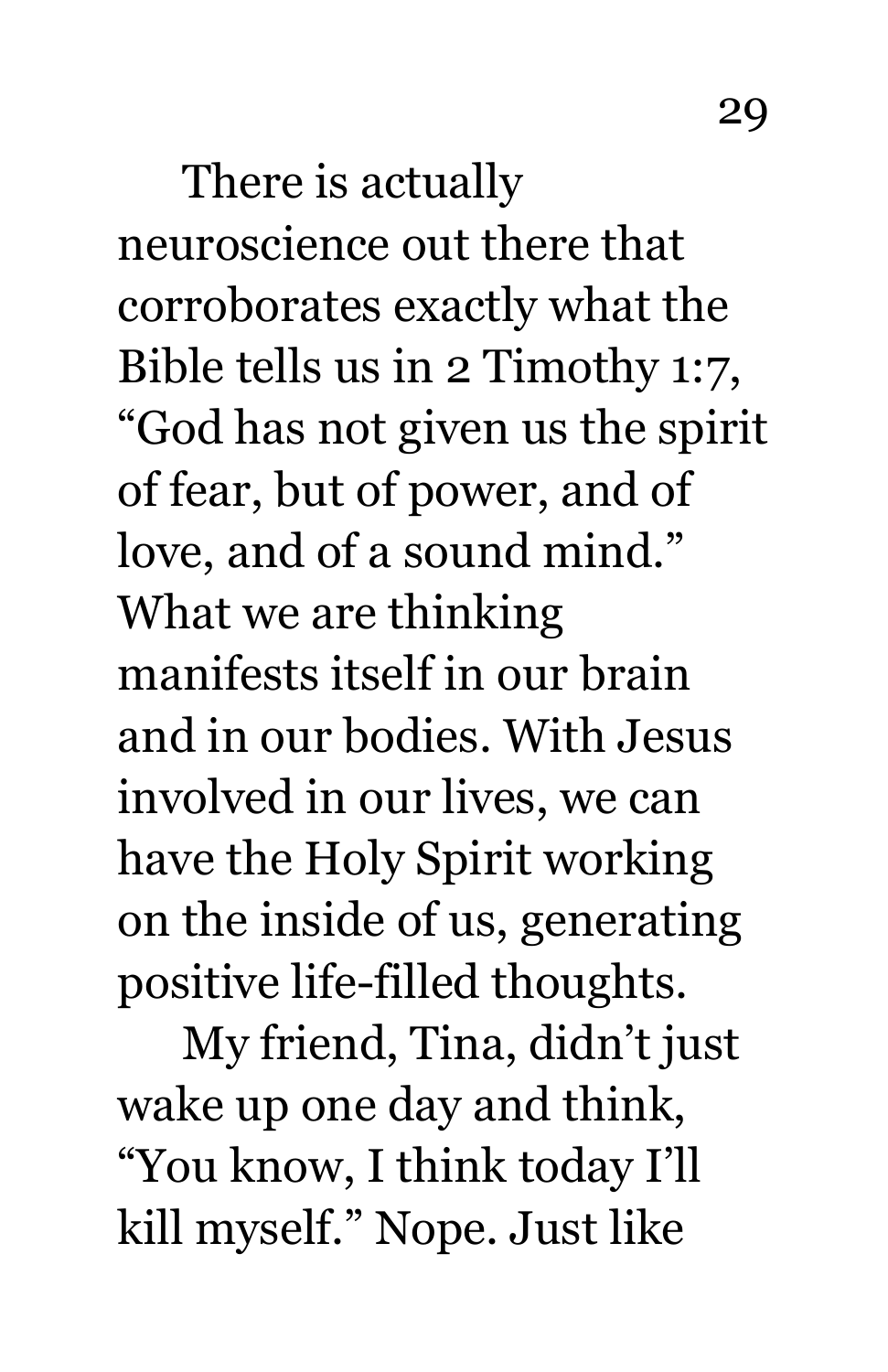most people don't suddenly make a decision to cheat on their spouse, it all starts with a thought. One tiny thought may be like a strand of ivy that finds the tiniest crevice and takes hold. Then it grows, and it grows, and it grows until, one day, you've got a whole wall covered in ivy, destroying your foundations and the integrity of your home.

Do you know how many women I have talked to who answer "yes" when I ask them if they have thought about suicide in the last 6 months? A lot. I'm not talking about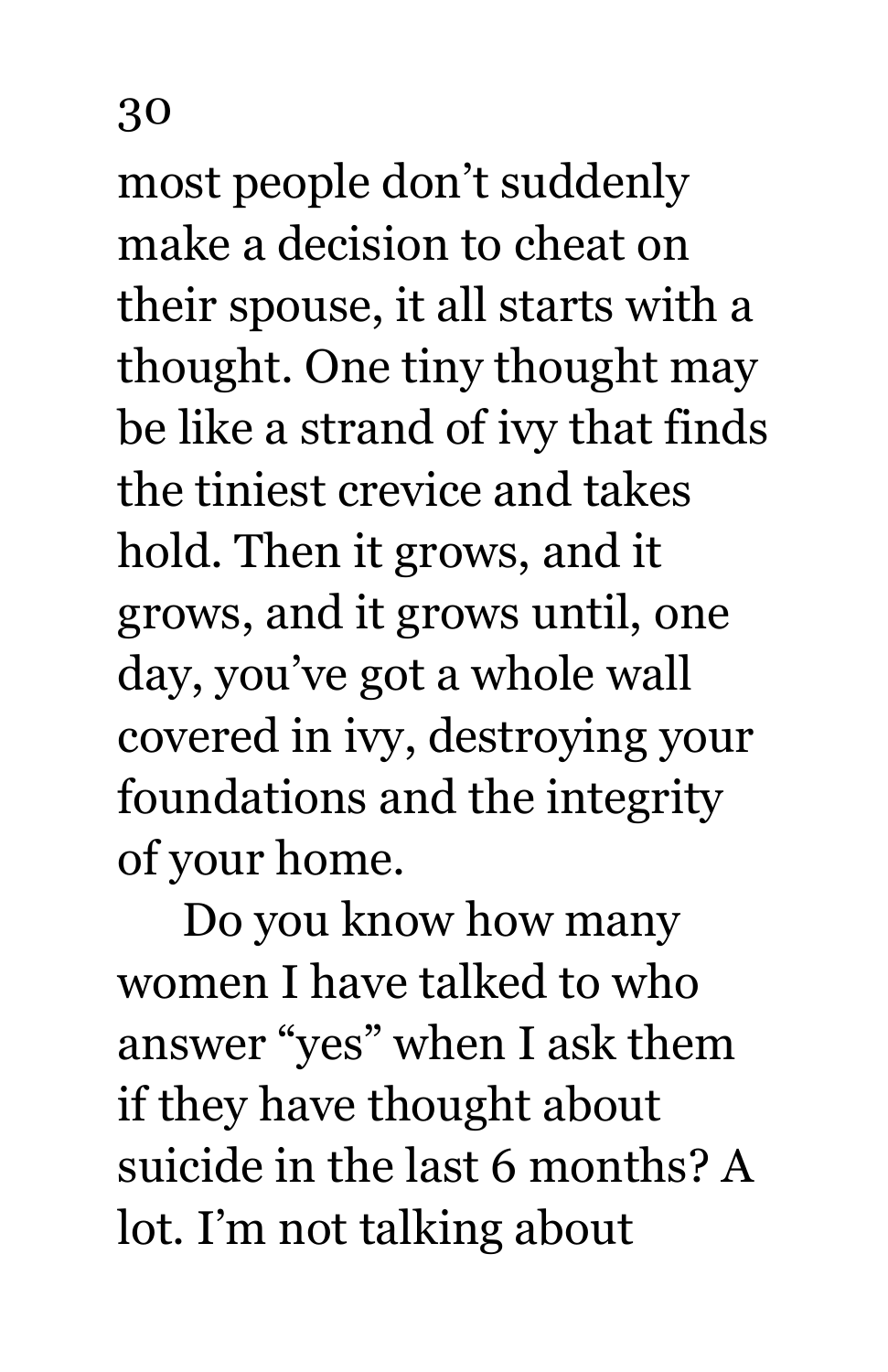planning it out or anything. They have just thought about it. Maybe it was just for a quick second, in a moment of desperation. Something like a suggestion, looking for a crevice, to creep into our minds. It's moments like these that make it so important to be masters of our thoughts.

You should know that every bit of what you've read comes absolutely from love. I know it may not seem as though everyone is fighting a battle of life and death, but everyone's struggle is real, regardless of what it is. But, as challenging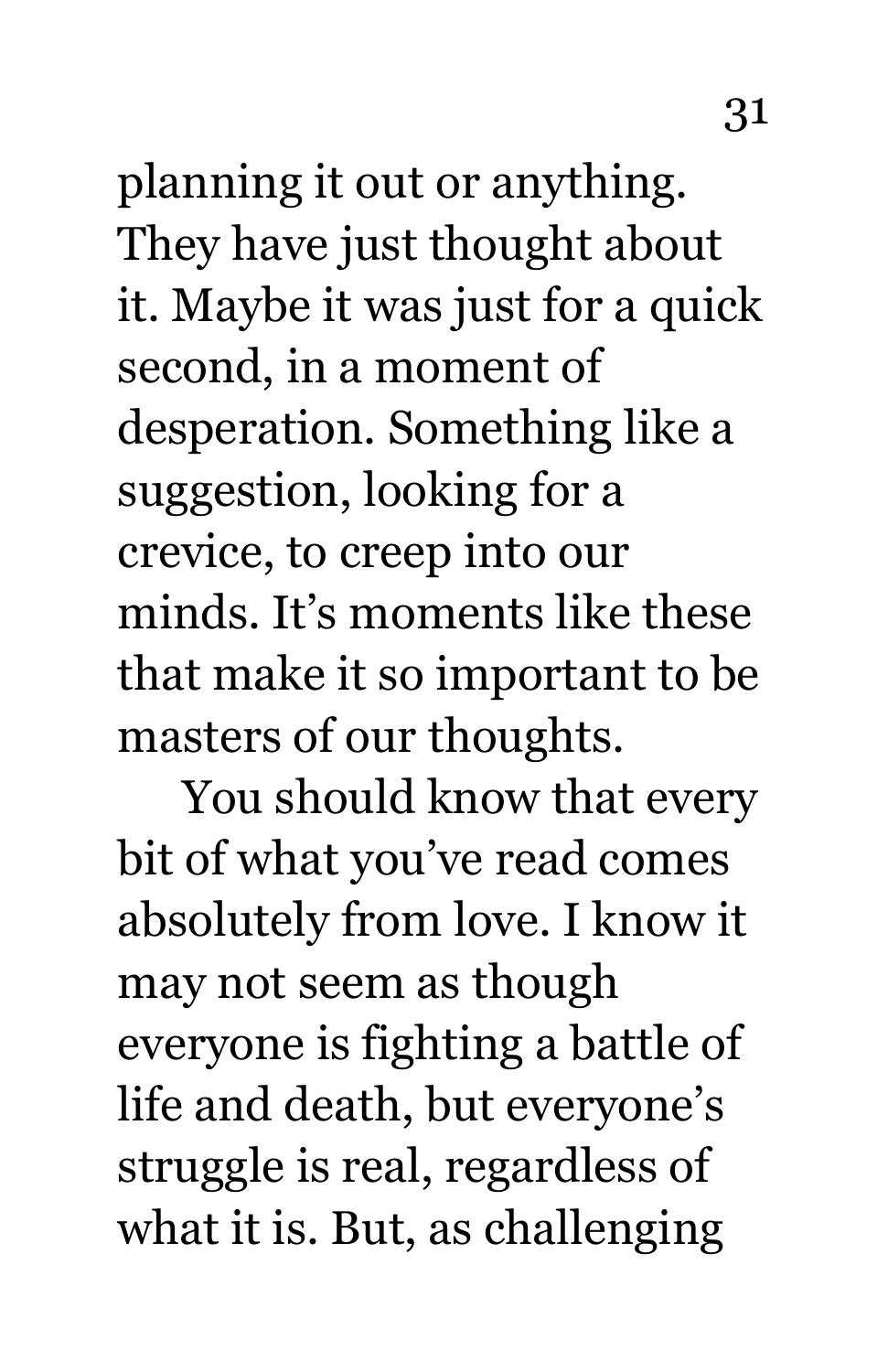as life may seem, we have already won through Jesus. And I have to remind myself of that sometimes, too.

If you don't already know Jesus personally, you can invite Him into your life today. Paul wrote, in Romans 10:9- 10, that if you agree that Jesus is Lord (the ruler of life), and believe in your heart that God raised Him from the realm of the dead to new life, you can share it with Him. As we learned, what you believe can become what you think and say. Deciding to make Jesus the Lord of *your* life will be the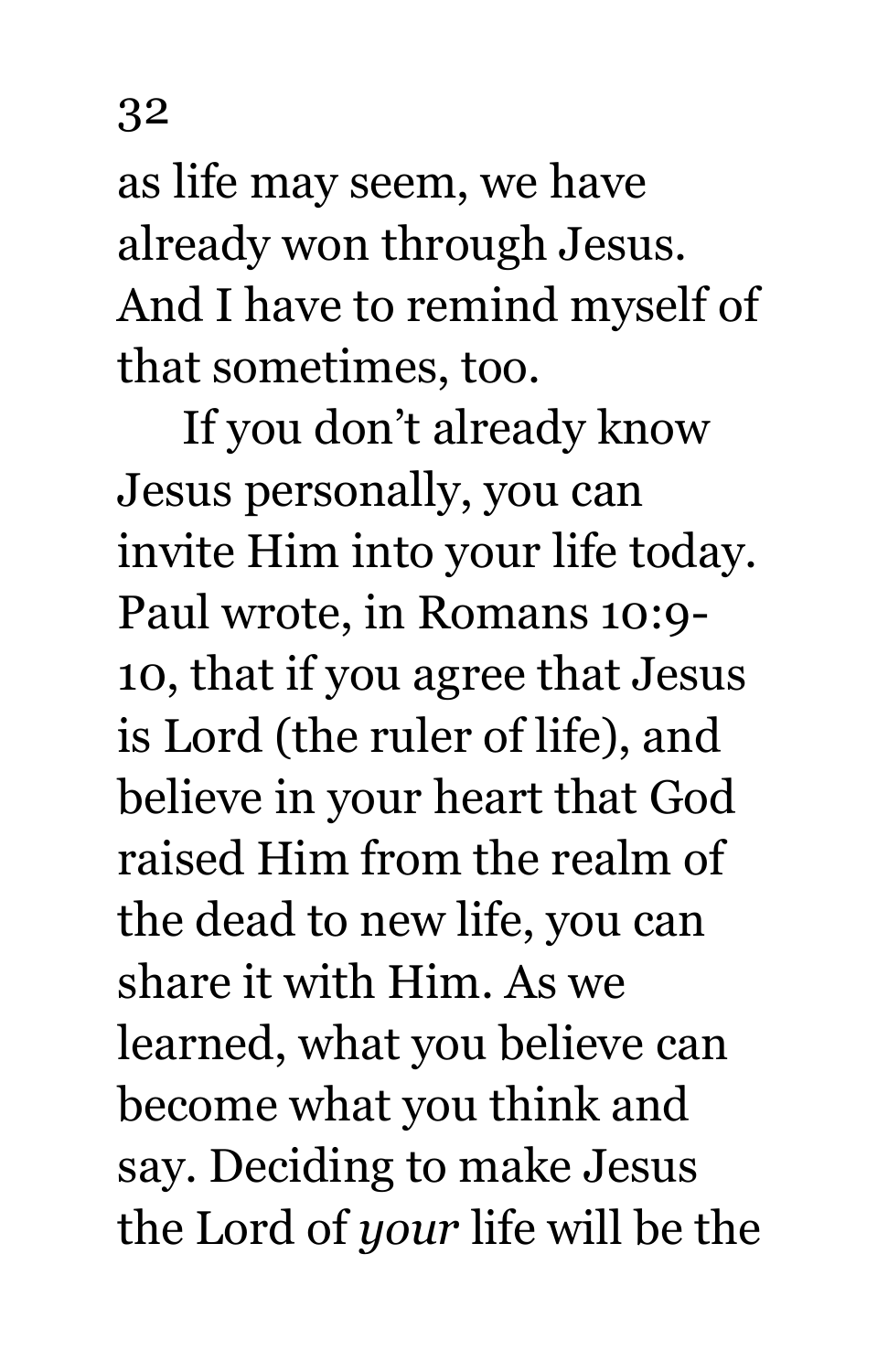best thought you ever have. And these will be sweetest words you will ever hear yourself speak: "I believe God raised Jesus from the dead, and He is Lord. Amen."

If you just did that, welcome to the family! Now that you are reunited with your heavenly Father, He wants to give you a gift – the Holy Spirit. The Spirit will help learn more about Jesus and how to live abundantly in this world, and beyond.

If the things you read in this book touched you or reminded you of someone – even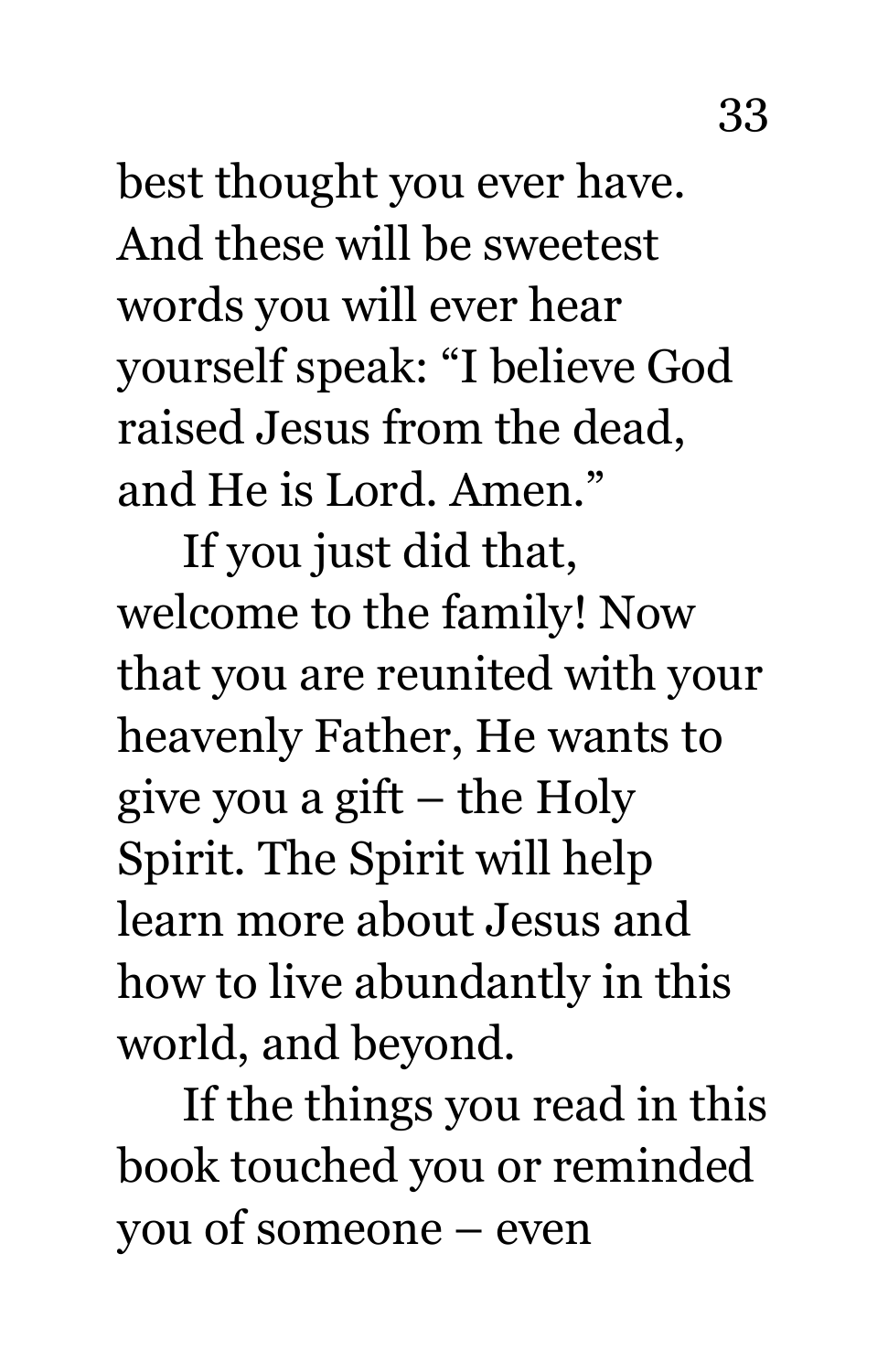yourself – I ask you to do a few things.

First, if you are struggling with harmful thoughts, talk to someone – preferably, a mature Christian, if not a trained minister. Pastors and counselors are great listeners. From there, form a plan and be accountable for your thought life. The mind is a scary place – don't go there alone.

Secondly, please pray for the strength of this ministry. The battles we fight are not of flesh and blood, but of spiritual forces. Pray that we and all who partner with this ministry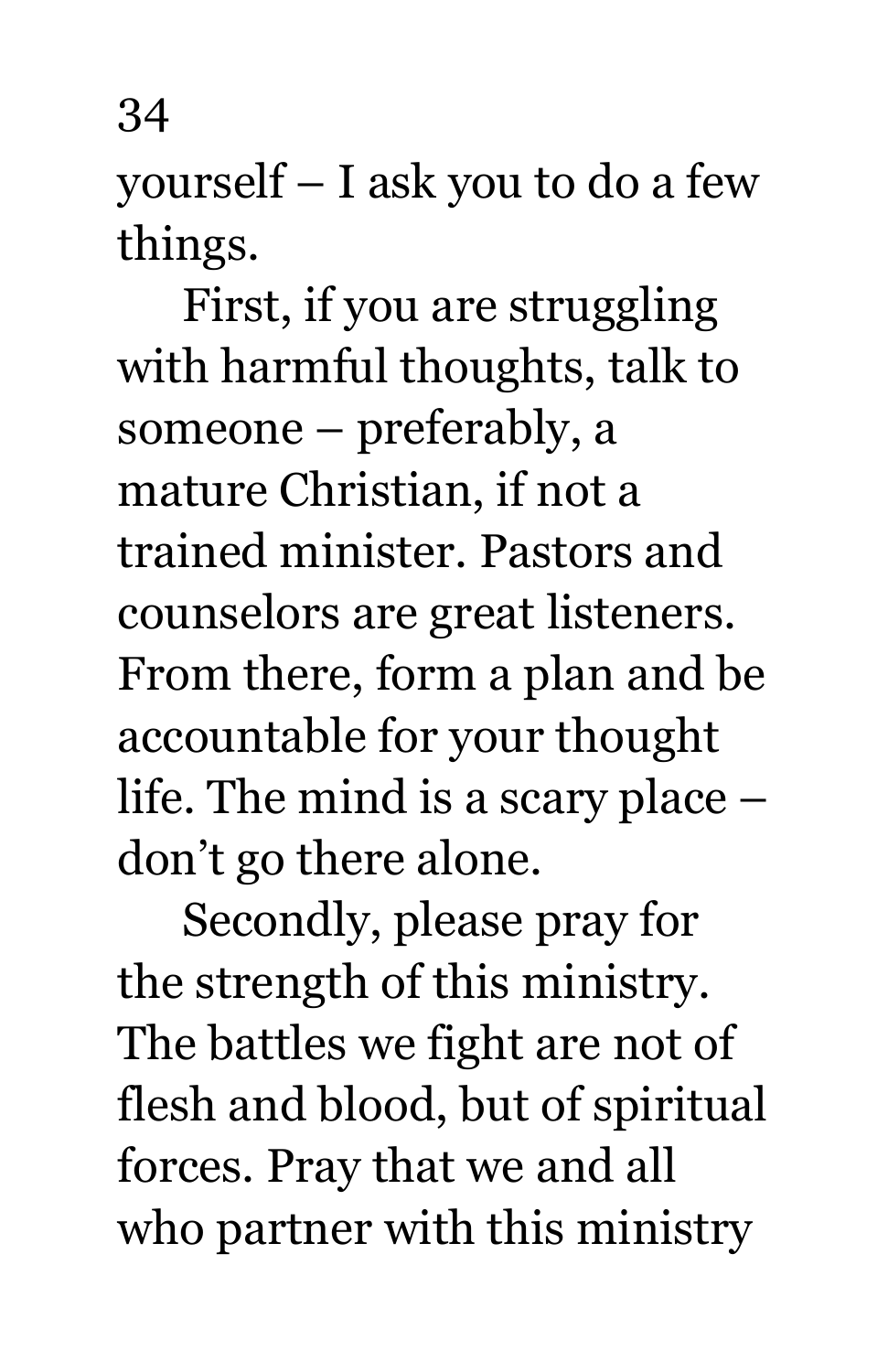shall remain strong like a lighthouse during a storm.

Third, stay connected with us and spread the word. We would love to come speak to your group. Obviously, this book was written with women in mind, but we are called to speak to the Church as a whole. All of the materials on our ministry's website, www.life-abundant.org, are available at no charge for your personal use – feel free to share with others. We are regularly updating our content, so be sure to check in often. Thanks for reading!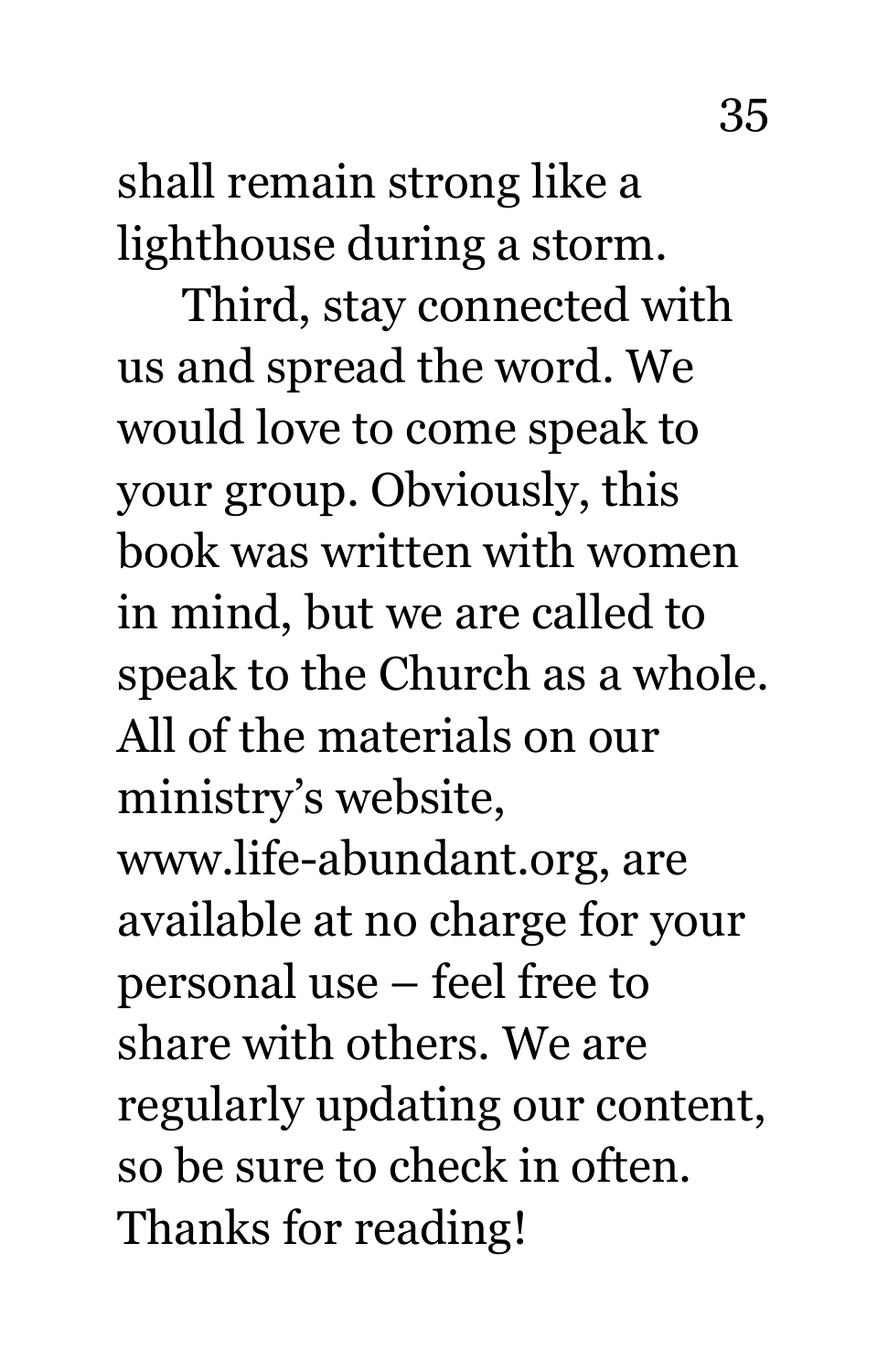## **About the Author**



Rachael Pico is passionate about revealing God as a loving Father, Jesus as a powerful friend,

and the Holy Spirit as a comforting guide. She has developed an intimate, personal relationship with God and is called to teach others how to receive His love based upon their unique individual needs. She is the president and founder of Life Abundant Ministries. Learn more at www.life-abundant.org.